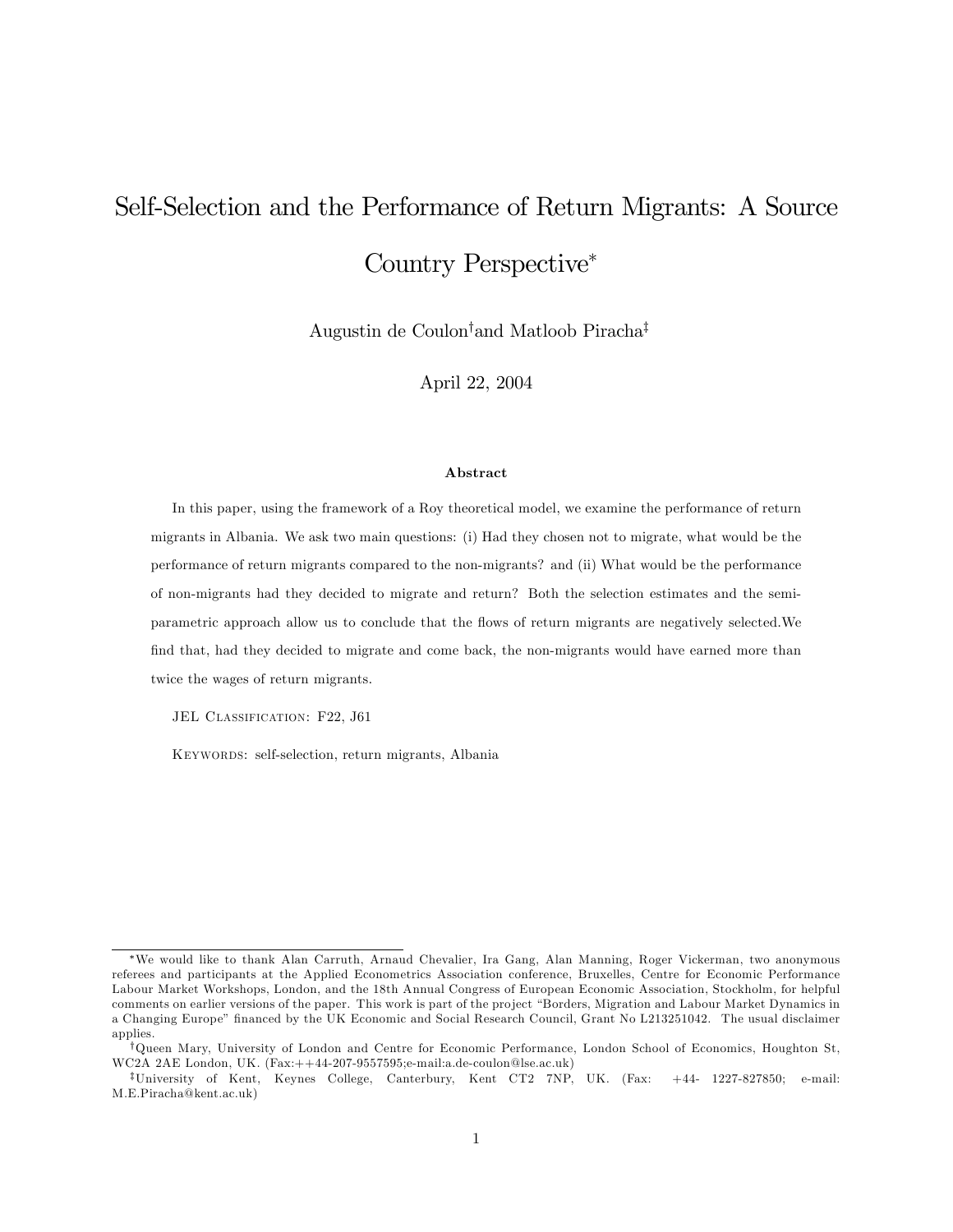## 1 Introduction

International migration is a selective process. Human capital models of migration claim that those who choose to leave a country might be more able and/or more motivated than those who choose to stay in their home country (see Chiswick, 1999). If this is the case then immigrants are said to be positively selected compared to the home population. Borjas(1987, 1991), however, showed that immigrants coming from a country with more unequal wage distribution than that prevailing in the host country may be negatively selected. In an extension of this work, Borjas and Bratsberg (1996) investigated the return migration of foreign-born individuals in the United States and showed how this may influence the type of self-selection characterising the migration flows. Dustmann (2003) studies the optimal length of stay abroad and return behaviour of temporary migrants in the framework of life-cycle analysis while Dustmann and Kirchkamp (2002) look at the activity choice of return-migrants. Bauer et al. (2002), studying Portuguese immigrants in Germany, conclude that the German guest worker system succeeded in attracting positively self-selected immigrants in terms of unobservable characteristics and compared to the native German workers. Chiquiar and Hanson (2002) study the performance of Mexican immigrants in the United States and compare them to the nonmigrant Mexicans. Using the semi-parametric approach of DiNardo et al.(1996), they reject previous results found in a more descriptive literature that Mexican immigrants in the US tend to be negatively selected in terms of observable skills compared to the stayers.

Most of the literature on return migration deals with the issue of self-selection within the context of the host country. One exception, however, is Co et al. (2000), who study the potential economic benefits generated by the returning Hungarian migrants after spending time abroad. They address two potential selection biases: one due to the decision to migrate vs. to stay home, and the second due to the decision to work vs. not to work. Using the maximum likelihood framework they find negative selection for women but not for men.

The focus of this paper is similar to that of Co et al., however, unlike them, we study the wage effects of return migration in Albania, comparing the performance of returnees to those who stayed in the home country. More specifically, we address the question of the self-selection process of out- and then re-migration of the individuals who left the source country and then returned home using the stayers (non-migrants) as the counter-factual. We address the following questions: (i) Had they chosen not to migrate, what would be the performance of return-migrants compared to those who stayed? and (ii) What would be the performance of non-migrants had they decided to migrate and return?<sup>1</sup> To answer these questions, we use a sample

 $1$ Note that our focus (treated) group is those who migrated and then returned to Albania and therefore we do not correct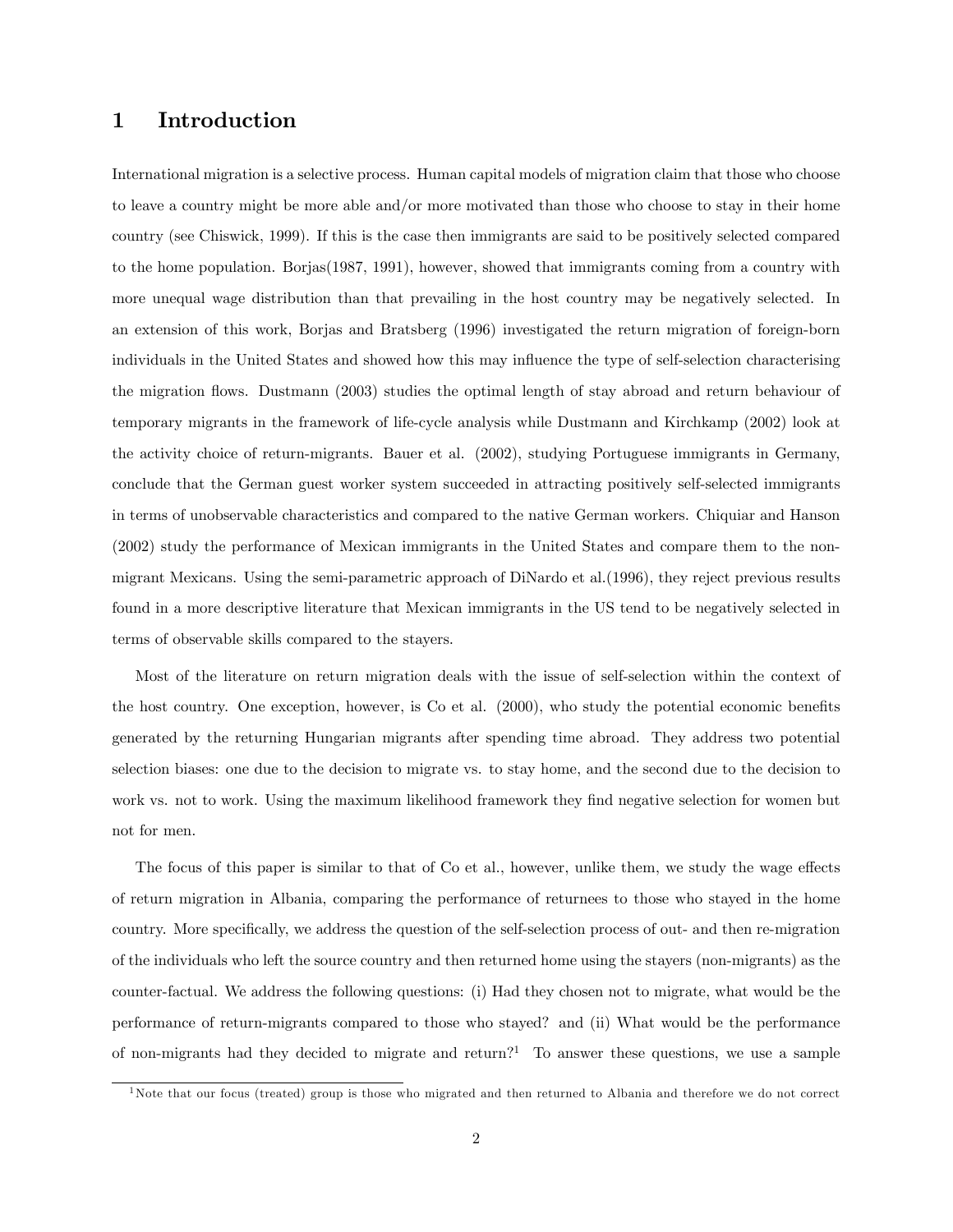of 694 Albanian individuals and use two alternative methodologies, a selection model along the lines of Heckman (1979) and Lee (1982) and a semi-parametric approach proposed by DiNardo et al. (1996). The first approach allows us to directly address the questions but offers only mean conditional earnings, while using the second approach we can study the effect of migration on the entire wage distribution.

Evidence suggests that a large number of migrants from Central and Eastern European Countries fall into the category of temporary (or guest) workers. For example in Greece, amongst the Albanians who received a temporary white card in the regularisation programme in 1998, only 54% proceeded to the second phase of application one year later to obtain a permanent green card. In a survey realised in Albania by the International Organisation for Migration (IOM) in 1992, 79% of respondents said they were 'likely' or 'very likely' to migrate for a few months and only  $24\%$  wanted to settle permanently in another country (IOM, 1995). Other evidence based on Eurobarometer shows that 50% of Albanians planned to emigrate for a short period only (see Papapanagos and Sanfey, 1998).

Our paper adds to the limited literature on the analysis of return-migrants in their home labour market in the context of a self-selection model. This is the first study of such an issue for Albania, a transition country most affected by migration. Furthermore, this is the first paper to use a semi-parametric kernel density approach to study the impact of return migration.

We find support for the negative self-selection of return-migrants compared to the native non-migrant population (stayers). Our empirical results show that stayers would have performed much better than returnmigrants had they chosen to migrate. We argue that for stayers the decision not to migrate comes from the non-transferability of current skills due to language barrier, and also by the low added return to human capital in the host country. Interpreting those results in the framework of our model, we find support to a story of negative selection of the wave of return-migrants compared to non-migrants. These results have potential implications for migration policies of the host and the source countries.<sup>2</sup>

The rest of the paper is organised as follows. Brief background on Albanian migration is presented in Section 2, while the theoretical model is discussed in Section 3. Section 4 describes the data set and selection of the variables. In Section 5, empirical methodology used to examine the issues raised in the theoretical model is presented while the empirical results are given and discussed in Section 6. Concluding remarks and

for people who went abroad and didn't return. We are therefore relying on the assumption that return-migrants are randomly selected from the pool of immigrants. This appears to be the case for at least one ma jor EU host country, Germany (see Constant and Massey, 2003).

 $2W$ e would like to emphasise that "return-migrants" in our paper are only those who participated in the labour market upon their return to the source country after spending some time abroad. Therefore, all policy implications of our results should be considered with that in mind.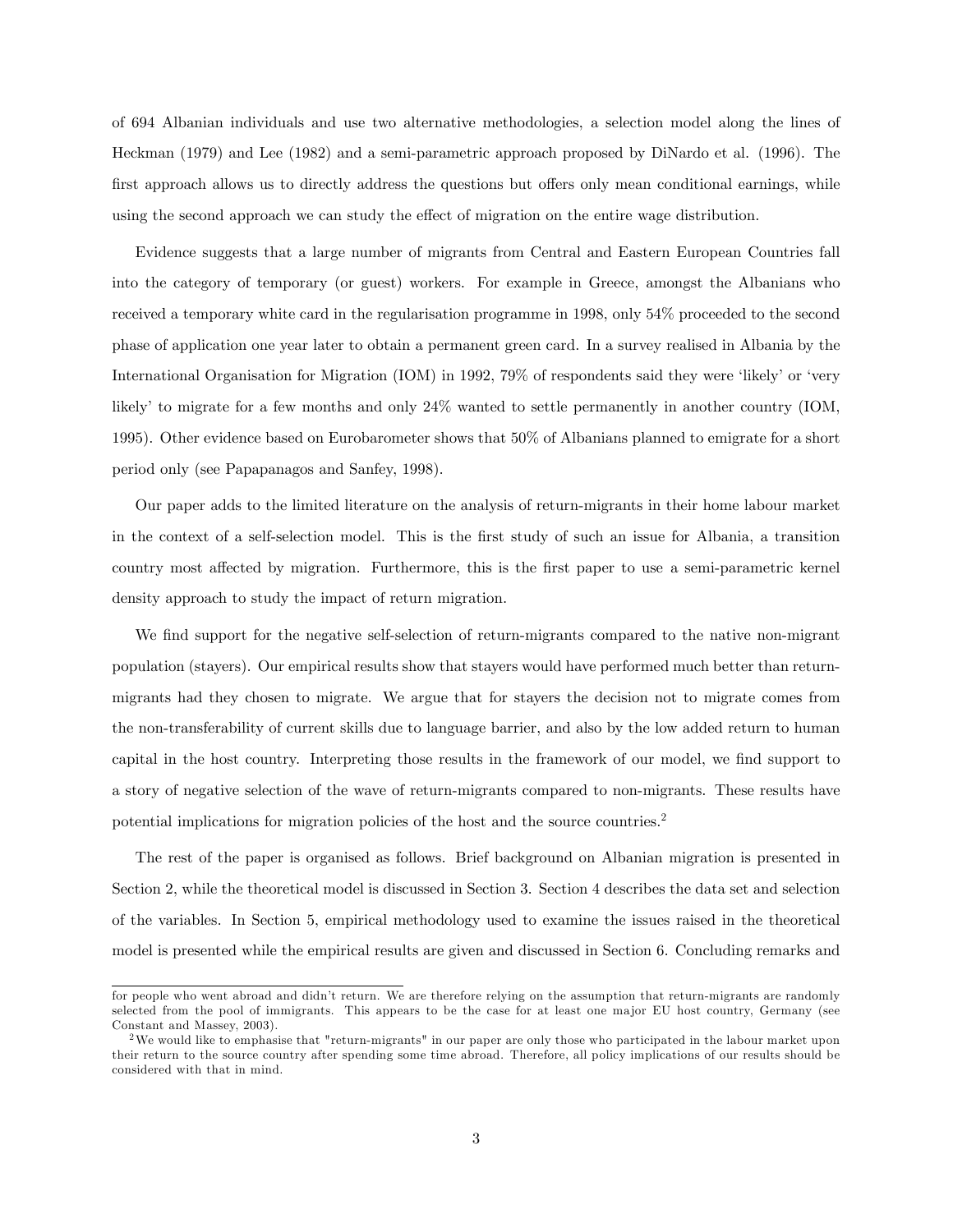potential policy implications appear in the last section.

## 2 Albanian migration: A brief background

Perhaps because of its central location in Europe and its relative poverty, Albania has long been a country of emigration. However, between 1945 and 1990 the state pursued a policy of social and economic isolation, totally restricting any movement of its citizens out of its borders. During the transition period, a large number of people, uncertain about the economic prospects of Albania, left the country. This was taking place against the backdrop of rapid and radical political change that had already begun elsewhere in Central and East European countries (CEEC) at the end of the 1980s. These events provided a further catalyst for change in Albania and helped to put in motion the organisational skills and energy of those who had been waiting for the right time to leave.

Precise figures on Albanian immigrants are difficult to gather due to the potentially high number of nondeclared (illegal) individuals either settled or working short time periods in the host countries. For example, o¢ cially 4300 Albanians were issued a residence permit in 1997 in Greece. But when the country adopted a regularisation programme (between November 1997 and May 1998) for undocumented immigrants, 239,000 Albanian immigrants applied (see SOPEMI, 2000). Hence, behind the official figures, there are a rather large number of undocumented migrants not only in Greece but elsewhere in Europe also, particularly in Italy. The Albanian Center for Economic Research (2002) estimates that at least 15% of the Albanian population is living abroad, which is by far the highest proportion amongst the Central and East European economies.

A gradual improvement of the economic situation of Albania took place until mid-1996, owing mainly to remittances and macroeconomic policies<sup>3</sup>. These factors lessened, to a certain extent, the major economic and social problems, which emerged as a result of high unemployment rates and big disparities in wealth. However, these "positive factors" proved temporary as the domestically financed deficit increased to almost 11 percent of GDP, and ináation tripled to more than 17 percent by the end of 1996. This was exacerbated by the collapse of the pyramid schemes in early 1997, causing an estimated loss of savings of about \$1 billion<sup>4</sup>.

The worsening economic situation led to a second large outflow of individuals as employment prospects in Albania dwindled for many. Emigration has an important impact in the reduction of unemployment in

<sup>3</sup>Remittances have played a key role in the development process of not only Albania but other CEECs also. See Leon-Ledesma and Piracha (2001) for an analysis of the role of remittances in selected CEECs.

<sup>&</sup>lt;sup>4</sup>Pyramid schemes were companies that, by claiming to be engaged in profitable investments, attracted large and increasing volumes of funds from private depositors with promises of dramatically high returns. In reality, however, depositors' funds were largely not used for "growth generating" investments, but served either to pay interest on existing deposits or were transferred by the schemes' owners to bank accounts abroad. For a detailed analysis of the pyramid scheme crisis see Jarvis (2000).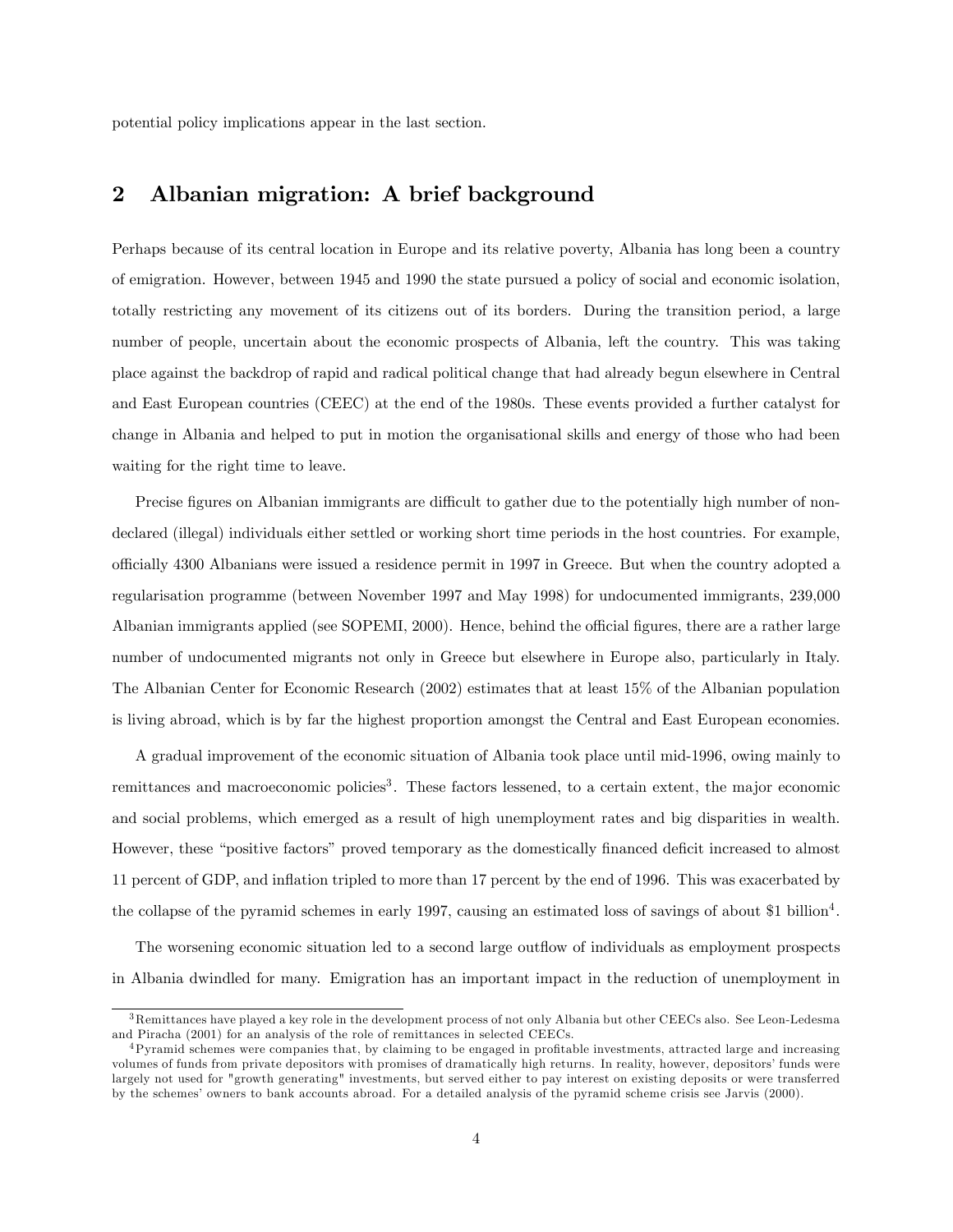the country. According to official data, during 1998 unemployment in the country reached 17.7%, with a figure of  $19.1\%$  in the north-eastern areas where the level of emigration is lower and  $13.4\%$  in the south where mass emigration exists. Given that Albanian emigration is often driven by seasonal and temporary employment, this has had an impact on the Albanian labour market. It is estimated that half the overall number of emigrants are seasonally employed in the host countries.

According to data from the Albanian Ministry of Labour and Social Affairs, during the last ten years, Albanians have emigrated to about twenty European countries. However by far the largest number goes to Greece followed by Italy. It may be the result of easier access to information about job availability and level of wages in Greece, and also relatively lower transportation costs. The migration flow is amplified by the need for a flexible non-unionised workforce for the informal economy in Greece. However, as mentioned before, most of the migration appears to be temporary and for a specific purpose: to raise funds to setup enterprise in Albania and/or to acquire skills by working in a relatively richer and established market economy.

## 3 Theoretical framework

In earlier literature, migration has been modeled as a one shot move, where individuals take their decision following an income maximising strategy to either migrate or stay in the home country (Harris and Todaro, 1970). More recently, migration has been considered as a dynamic process within the lifetime expectations of workers (Djajic, 1988; Dustmann, 1997). In this context, there is evidence that migration is self-selective, i.e., those who migrated would have done better regardless of whether or not they had gone abroad. Immigrants are often found to be "more able and more highly motivated" than those who stay at home. In this study we question this assertion. We analyse the performance of return-migrants in the source country, i.e., those who migrated but then decided to return to participate in the labour market of the source country<sup>5</sup>.

Using Albanian data, we want to know if migrants who returned home to Albania were selected from the upper or lower part of the ability distribution in the source country. To conduct such an analysis we investigate their performance once they return to Albania. The problem can be modelled by assuming income maximising individuals who make a migration decision based on their expected income in the source and the host countries net of any migration (and remigration) costs. More formally, we use a version of the Roy  $(1951)$  theoretical model modified by Borjas  $(1987, 1999)$  and Borjas and Bratsberg  $(1996)$  to analyse this problem. But in contrast with those papers, we analyse the impact of self-selection on the home country

<sup>&</sup>lt;sup>5</sup>We ignore the individuals who return to spend their retired life in the source country.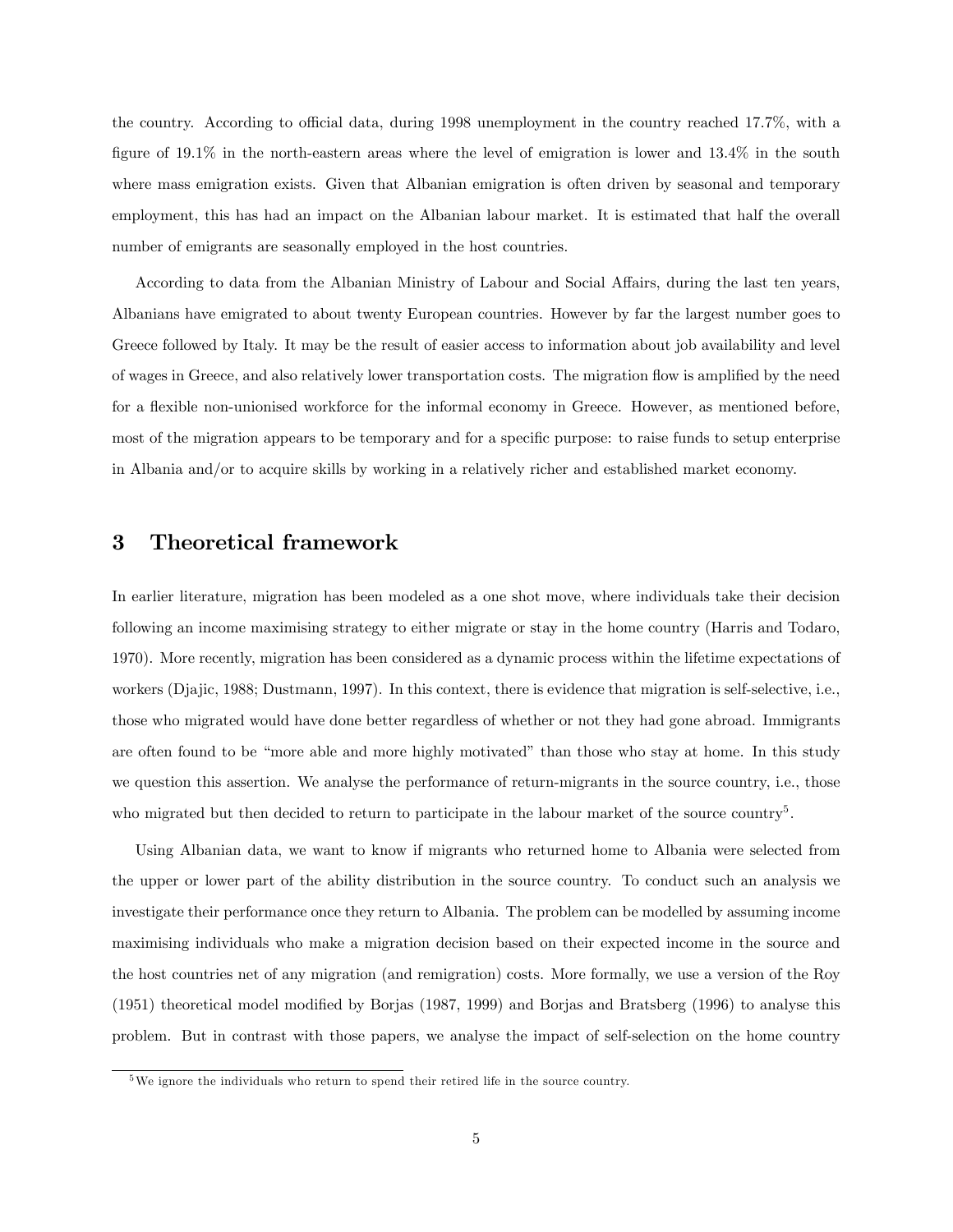rather than the host country.

Let the log earnings distribution in the source country be,

$$
w^s = \mu^s + \eta \nu \tag{1}
$$

where  $\mu^s$  is the mean of log income in the source country,  $\eta$  is interpreted as the rate of return to skills in the source country relative to that in the host country and is assumed to be known to the migrant and  $\nu$  is the random variable that measures deviations from the mean and is independently and normally distributed with mean zero and variance  $\sigma_{\nu}^2$ . Now let the log earnings facing the population of the source country when they decide to migrate to the host country be,

$$
w^h = \mu^h + \nu + \epsilon \tag{2}
$$

where  $\mu_h$  is the mean income that migrants receive in the host country and  $\epsilon$  is the random variable that measures deviations from the mean income in the host country and is not known to the migrant, i.e., it captures the luck and/or misinformation about the prospects in the host country, it is assumed to be independently and normally distributed with mean zero and variance  $\sigma_{\epsilon}^2$ .

One of the main reasons for migration from Albania to EU countries is the significant wage gap between the two countries. A temporary migration to Western Europe (primarily to Greece and Italy) offers higher paid employment and the potential to acquire skills, and, moreover, helps overcome any capital constraints that an individual may face in the source country to start an enterprise.<sup>6</sup> Therefore, migrants will only incur migration costs if they expect that after spending a fraction  $\delta$  of their working life in the host country they can increase their earnings by some percent,  $\kappa$ , when they return to their home country. We assume that the parameters  $\delta$  and  $\kappa$  are constant.

Workers in Albania, therefore, have the following option: residing in an EU country for a fraction of the working life, followed by a permanent return to the source country. Ignoring discounting and using a first-oder approximation, the log earnings associated with this choice  $(w<sup>r</sup>)$  are given by:

$$
w^r = \delta w^h + (1 - \delta)(w^s + \kappa) \tag{3}
$$

 $6$ Mesnard (2000) analyses the choice of activity of return migrants taking into account credit constraints in the home country.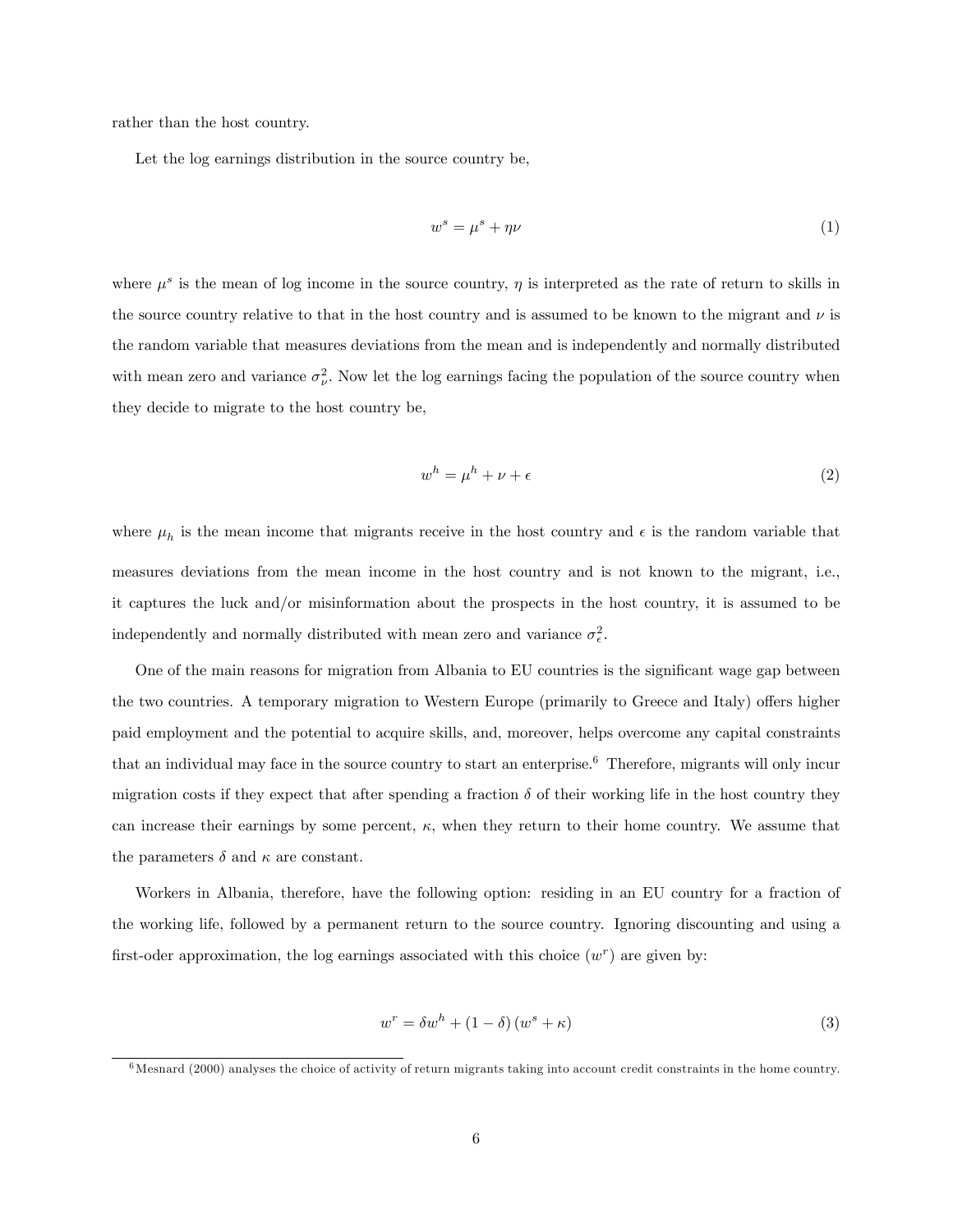where  $\delta$  and  $\kappa$  are parameters as defined above.

Workers maximise their lifetime earnings net of all migration costs. For the migration motive to be relevant, a person will only migrate if the expected earnings (due to skill acquisition abroad) in the source country, after returning, are greater than earnings in the source country if the individual did not migrate, net of both migration and remigration costs. Formally, we can write this as:

$$
Ew^r > w^s + C^m + C^r \tag{4}
$$

where  $C^m$  and  $C^r$  are the migration and remigration costs respectively.<sup>7</sup>

Substituting eqs  $(1),(2)$  and  $(3)$  in  $(4)$ , we get the condition under which a person will migrate (with the intention of returning to the source country).

$$
(1 - \eta)\nu > (\mu^s - \mu^h + \kappa) + \frac{C^m + C^r - \kappa}{\delta} \tag{5}
$$

Note that so far we have been assuming that a migrant must return to Albania as he is either required to or has already decided at the time of migration to return home. However, to complete the picture, it could be the case that the migrant could stay, either permanently or for a relatively longer period of time, in the host country.<sup>8</sup> In this circumstance, we need to set out the conditions under which (i) a person will migrate regardless of future intentions and (ii) once migrated, the person will return to the source country after spending a fraction of time in the host country, i.e., has no incentive to stay in the host country permanently. The two conditions are respectively given as,

$$
Ew^h > w^s + C^m \tag{6}
$$

and

$$
Ew^r > w^h + C^r \tag{7}
$$

Eq (6) states that if the expected wage net of migration costs is greater than the wage in the source

<sup>7</sup> This include both pecuniary and non-pecuniary costs of migration.

<sup>8</sup>As was discussed in Section 2, there are some who successfully applied for a permanent stay in Greece.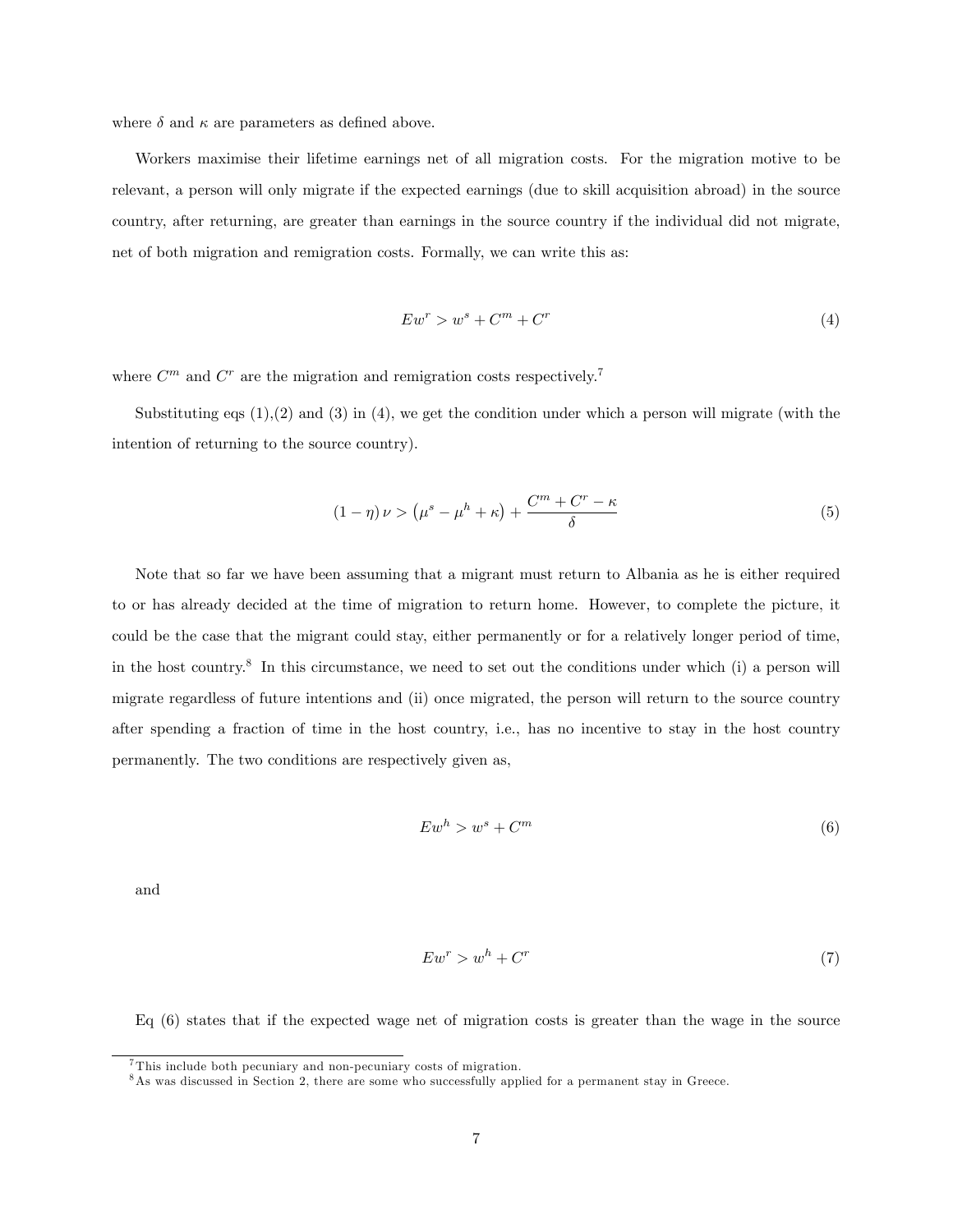country then it is better for a person to migrate. However, once abroad, a migrant will return to the source country only if the expected wage upon return, net of remigration costs, is greater than the wage in the host country. Substituting for the wages from the above equations, we get the following conditions under which a person will migrate regardless of future intentions

$$
(1 - \eta)\nu > \mu^s - \mu^h - C^m \tag{8}
$$

and will migrate and then return home after spending a fraction of time in the host country,

$$
(1 - \eta)\nu < \left(\mu^s - \mu^h + \kappa\right) - \frac{C^r + C^m - \epsilon}{1 - \delta} \tag{9}
$$

It is easier to explain the intuition behind eqs (5), (8) and (9) in a diagrammatic analysis and therefore it will be presented using Figures 1 and 2 below.

As discussed earlier, return migration arises because a temporary stay in the host country increases the worker's earning potential in the source country. Therefore migration is a self-selection process which is based on the value of  $\eta$  in this model. The migration flow is composed of negatively selected individuals if  $\eta > 1$ . In other words, people with lower than average skills in Albania will migrate to EU because in this case only the lower skilled gain the most by moving to the host country. Amongst this cohort of negatively selected individuals, only the more able return to the origin country after a spell in the host country. This case is shown in Figure 1 where we draw the earnings function  $w^s$  and  $w^h$  (net of migration costs) as thick lines and  $w^r$  (net of migration and remigration costs) as dotted line.<sup>9</sup> Assuming that skills are not perfectly transferable across borders, there are gains from moving for individuals with lower skills, whereas those with relatively higher skills are better off staying in Albania (in terms of eq 8, to satisfy the inequality condition it must be the case that  $\mu^h > \mu^s - C^m$ ). Amongst the lower skilled migrants, only those who have relatively higher skills will face incentives to collect the gains from migration and return to Albania (region A, Fig. 1).

If  $\eta < 1$ , however, people with skills higher than the average level will migrate. And amongst this pool of positively selected migrants only the relatively less able will Önd it worthwhile to return after a spell in the host country (region B, Fig. 2).

<sup>&</sup>lt;sup>9</sup>Where  $\eta$  is the slope of the earnings function in Albania relative to the slope of the earnings function that migrants face in the host country.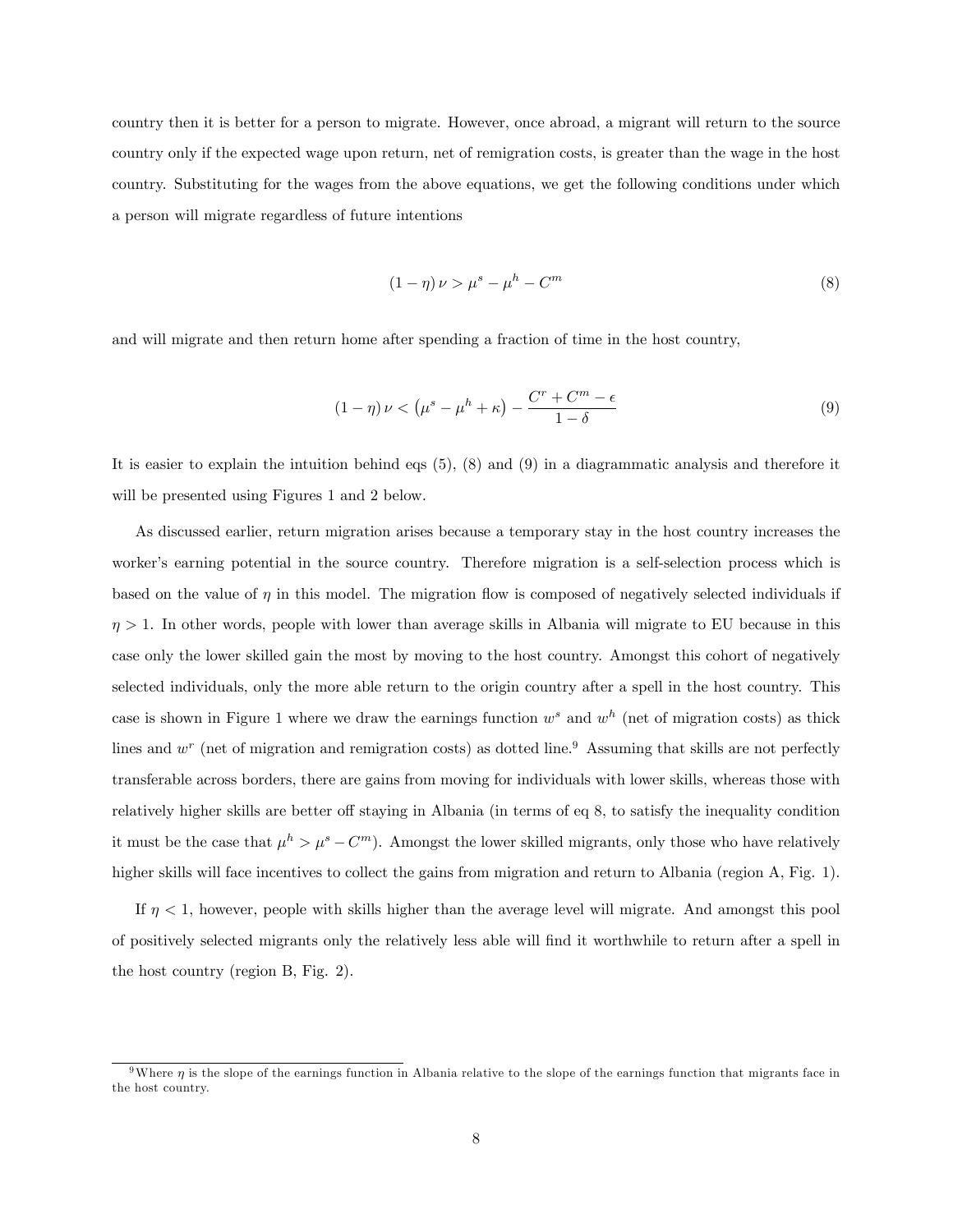

Figure 1: Returns to skills when  $\eta > 1$ 



Figure 2: Returns to skills when  $\eta < 1$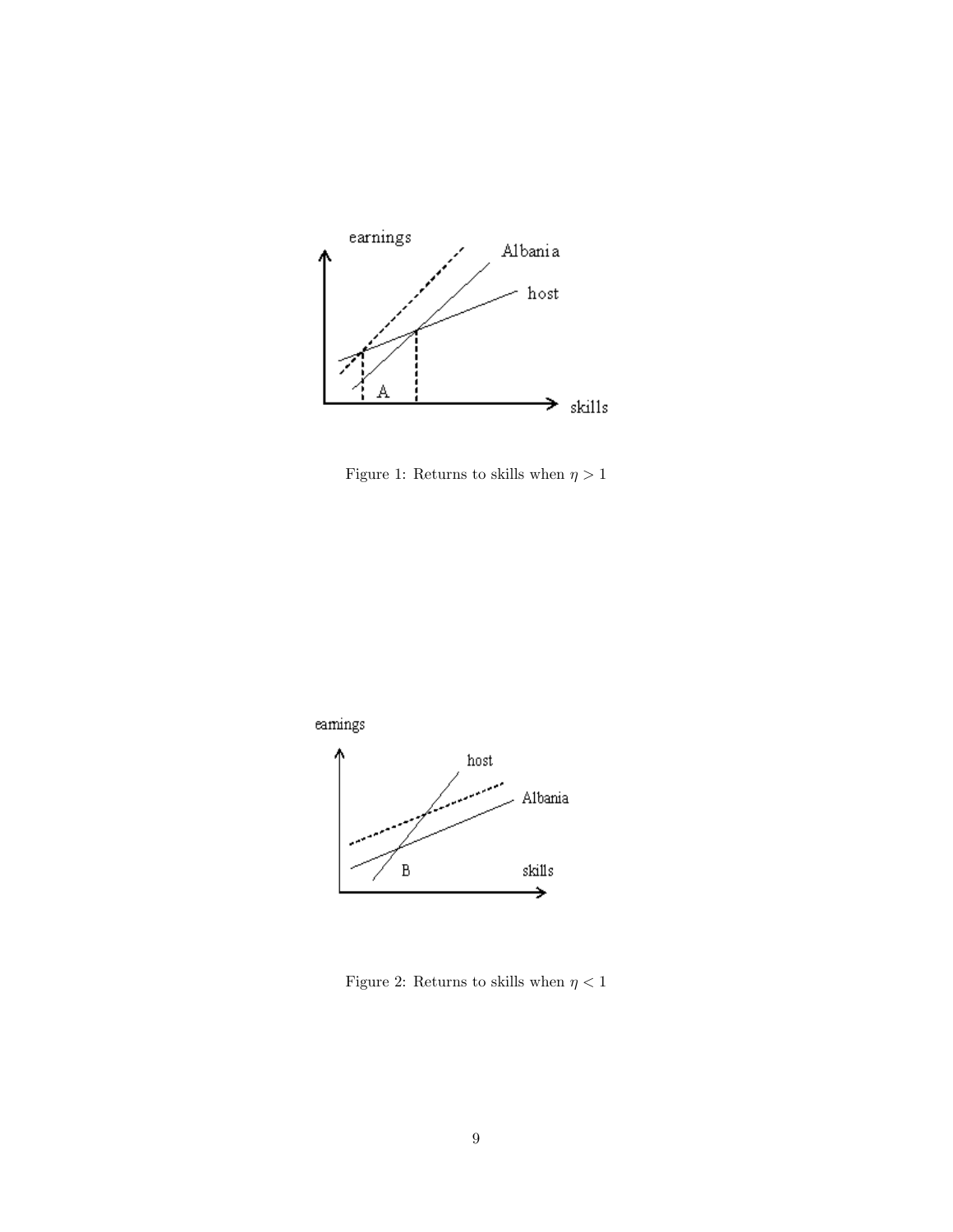## 4 Data and choice of variables

Data used in this paper is based on direct interviews of 1500 individuals in all regions of Albania. The interviews were conducted during the period March 1998-January 1999.<sup>10</sup> Names were randomly selected in the district registers. Numbers attributed by districts are proportional to the size of the district, so the sample is regionally representative. No precise question was asked regarding the location of current residence and therefore it is not clear whether some individuals actually still work abroad but have been interviewed while taking time off in Albania. In order to select only the "real" returnees, we restricted our analysis to those who had migrated and came back at least 2 months before the day of interview.

Moreover, we wanted to avoid the cross-border or seasonal migrants, i.e. those who spend some time of the year abroad and then come back home for the rest of the year. These individuals are defined as persistent migrants and most probably have different characteristics and preferences than the population we want to study (see Constant and Zimmermann (2003) for an investigation of the determinants of repeat migration). Therefore we selected only those individuals who live on earned income, excluding all those who live on remittances (transfers), unemployment benefits, unearned income (i.e. personal savings supposedly earned abroad) or social assistance. We also removed pensioners, housewives and students. Imposing these restrictions of course narrows the scope of our analysis, but it reflects our emphasis on the effect of return migration on the source country labour market.<sup>11</sup> Of the original sample of 1500 individuals who were interviewed, selection of valid answers led us to a final sample of 594 wage earners, aged between 16 and 65 (see Table 1 in the Appendix for details on the selection).

Focusing on migrants, we note that less than 30 percent migrated for a period of less than a year, approximately the same percentage migrated for 1 to 2 years, 20 percent for 2 to 3 years, less than 8 percent for 3 to 4 years, 7 percent for 4 to 5 years, while only 7 percent migrated for more than 5 years. Looking at the number of times individuals migrated, we find that 53 percent moved abroad only once, 32 percent did it twice and only 11 percent did it more often. And of those who migrated only once, more than 70 percent did so for more than one year whereas those who migrated twice had an average spell abroad of 13 months each time. The average spell abroad for those who migrated three times is just over ten months. These Öndings are consistent with the selection of individuals who are return-migrants and not persistent (or seasonal) migrants. Average characteristics are displayed in Table 1.

 $10$ This data was collected within the framework of Phare-ACE project. For a detailed analysis and explanation of the data set see Kule et. al. (2002).

 $11$ Individuals out of the labour force are differentiated as pensioners, housewifes, students, unemployed. Compared to those included in our paper, they are younger, less often married, less likely to live in cities. Those who have migrated are mainly unemployed and student, those who have no migration experience are mostly students or pensioners.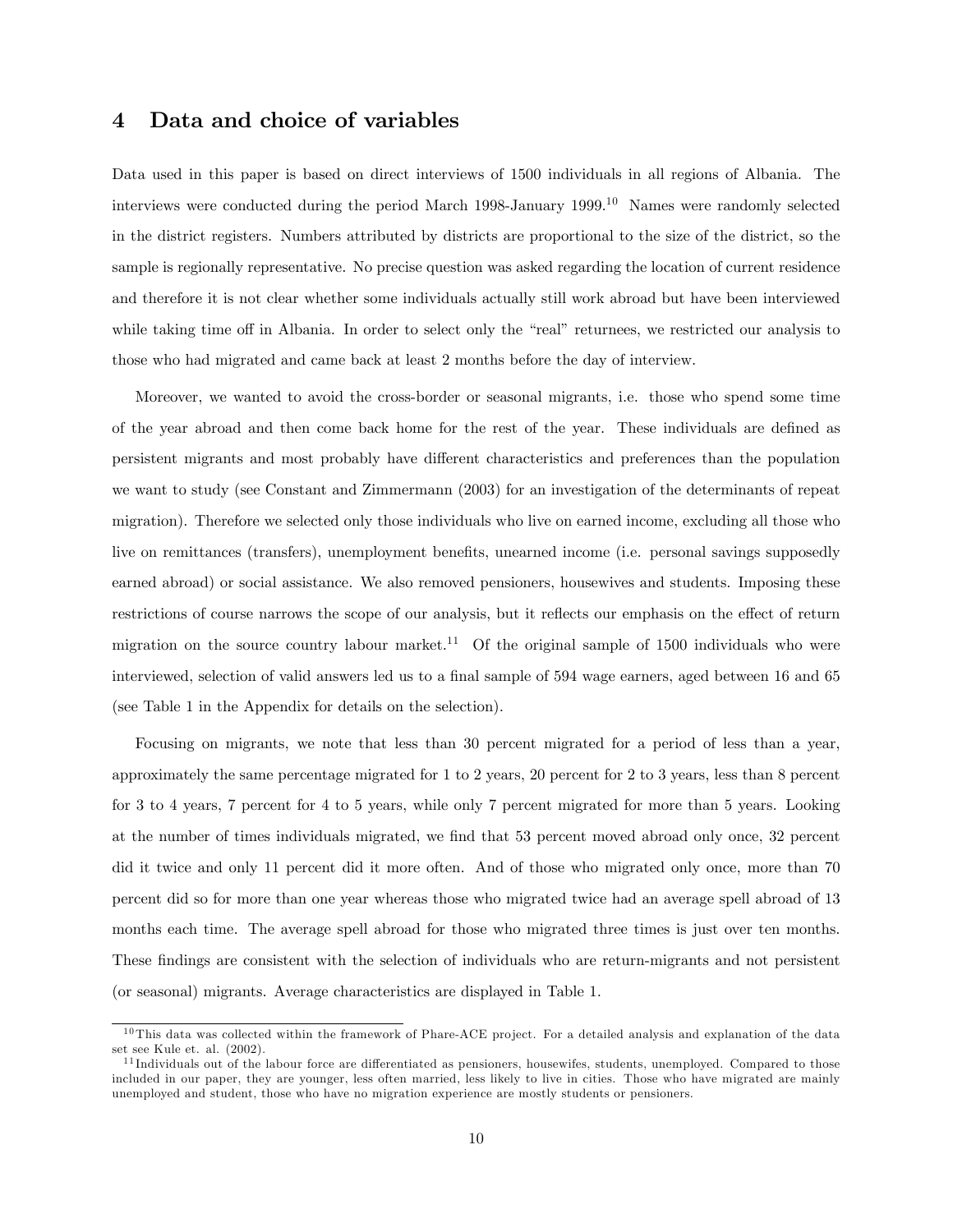|                             |             | Table 1: Means of the sample |               |
|-----------------------------|-------------|------------------------------|---------------|
|                             | Tot. sample | Returned                     | Stayers (390) |
|                             |             | Migrants (204)               |               |
| log(wage)                   | 4.446       | 4.508                        | 4.413         |
|                             | (0.644)     | (0.738)                      | (0.587)       |
| education                   | 13.973      | 13.574                       | 14.182        |
|                             | (2.431)     | (2.363)                      | (2.443)       |
| age                         | 37.470      | 34.843                       | 38.845        |
|                             | (10.130)    | (9.022)                      | (10.414)      |
| male                        | 0.663       | 0.848                        | 0.567         |
| married                     | 0.714       | 0.676                        | 0.733         |
| Occupations:                |             |                              |               |
| Managers                    | 0.120       | 0.113                        | 0.123         |
| Lower man.                  | 0.108       | 0.088                        | 0.118         |
| Skilled worker              | 0.222       | 0.211                        | 0.228         |
| Self-employed               | 0.207       | 0.289                        | 0.164         |
| Other paid job              | 0.253       | 0.206                        | 0.277         |
| Clerical, unskilled, farmer | 0.091       | 0.093                        | 0.090         |
|                             |             |                              |               |
| Paid in for currency        | 0.022       | 0.044                        | 0.010         |
| Live in cities              | 0.411       | 0.466                        | 0.382         |
| Live North                  | 0.146       | 0.123                        | 0.159         |
| Muslim                      | 0.574       | 0.574                        | 0.574         |
| Numb. of dependents         | 0.958       | 1.123                        | 0.872         |
|                             | (1.138)     | (1.157)                      | (1.120)       |

The hourly wages converted into US dollars are \$0.72 for the total sample, \$0.81 for return-migrants and \$0.67 for stayers.<sup>12</sup> The Albanian Institute of Statistics (INSTAT) gives the monthly mean income of public sector workers (18% of the labor force) as 10,000 Leks for 1998 while in our sample, using average monthly working hours, the mean average monthly income is 15,351 Leks. We expect this difference to be due to individuals in the private sector earning more than those in the public sector (unfortunately we don't know whether individuals work in the public or private sector in our dataset). The average migrant in our sample is younger, slightly less qualified, less likely to be married and more likely to be male. The differences in average levels of education and age are not statistically significant. Looking at occupation, we note that return-migrants are almost twice as likely to be self-employed as the stayers and there are nearly identical proportion of managers in the stayers and return-migrants sub-populations (12.3% vs 11.3%). These two variables central to our analysis and are therefore discussed in more detail in the empirical section below. Other noticeable difference is the larger proportion of returnees who live in big cities  $(46\%$  compared to 39%).

 $12$  The average market rate available for the three quarters of the interview period (II, III, IV, 1998) was 148.8 Lek/\$ (Source: International Financial Statistics, IMF, 2001).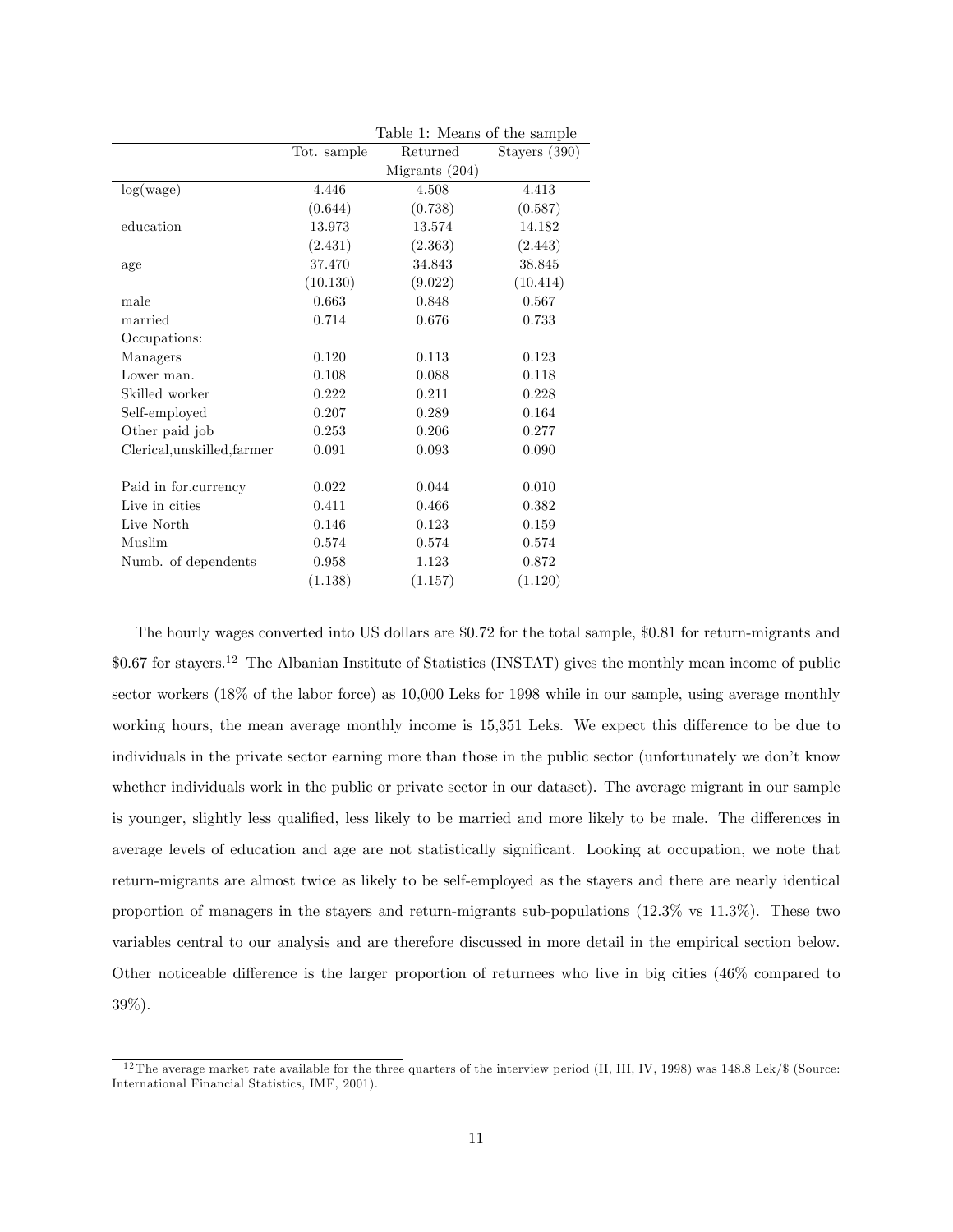## 5 Empirical methodology

Two methods are used in order to investigate the issues presented in the theoretical model. We begin by making use of a selection model as proposed by Lee (1978, 1982) and applied to migration by Nakosteen and Zimmer (1980). The model can be summarised by the following three equations:

$$
w_i^r = \beta^r x_i + \epsilon_{r_i} \tag{10}
$$

$$
w_i^s = \beta^{s'} x_i + \epsilon_{s_i} \tag{11}
$$

$$
m_i^* = \gamma' z_i + u_i \tag{12}
$$

The  $w_i^r$  is the hourly log wage of individuals who migrated at least once and came back to Albania and  $w_i^s$ is the log hourly wage of those who stayed in the country. These hourly wages are explained by a matrix of socio-economic covariates such as education, age and its square, dummy variables for gender, marital status (and its interaction with the gender variable), occupation (managers, lower managers, skilled workers, self-employed, other paid workers and the reference clerical, unskilled and farmers) and a dummy for being paid in a foreign currency.<sup>13</sup> Equation (12) describes the decision to choose to migrate. The latent variable  $m_i^*$  is the difference between benefit and cost from migration (monetary and psychological). Though it is not observed, we know when the individual has decided to migrate, so it can be defined as follows:

For migrants 
$$
m_i = 1 \quad \text{iff} \quad m_i^* < 0 \tag{13}
$$

and for non-migrants 
$$
m_i = 0
$$
 iff  $m_i^* \ge 0$  (14)

Two sets of variables are used to explain the decision to migrate: those included in the wage equations and those not included in them. The second set is needed to identify the model without relying entirely on the normality assumption. To begin with the Örst one, education is introduced as a variable for the probit migration decision and the wage equation, as this characteristic may be explaining both the migration decision and the wage equation. Age should be negatively associated with the migration decision as older

 $13$  We have introduced a variable for being paid in foreign currency as we may expect different pay settings for people who work for international organisations or multinational firms than those who work for domestic firms. We observe those who have been abroad at least once are more likely to be hired by private firms (4% of return migrants compared to only 1% of the stayers).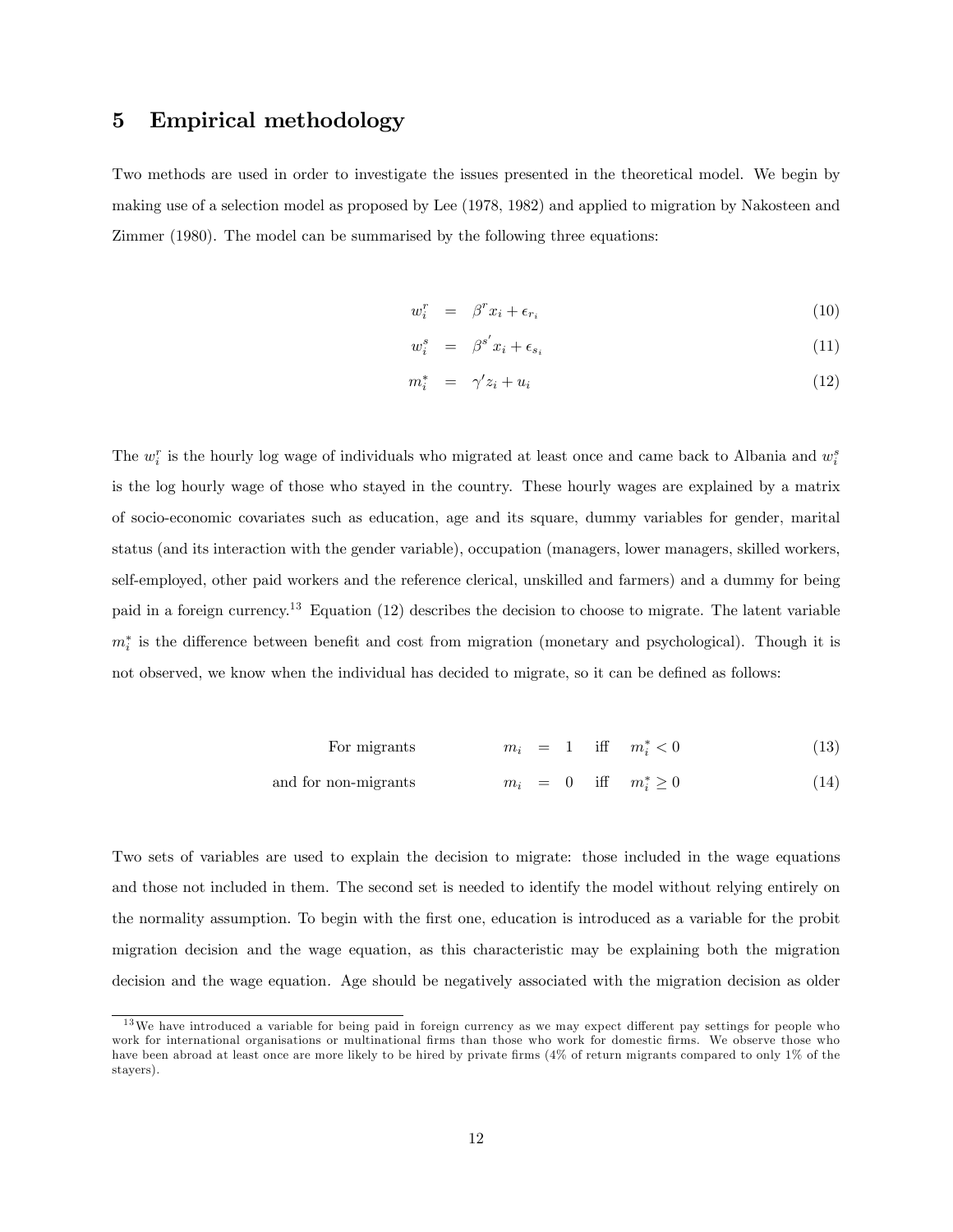individuals are expected to be more attached to local amenities than younger ones. Furthermore, men are more likely to move than women, a common feature of all studies on migration. The opposite is true for married individuals. We also add an interaction term between gender and marital status as the effect of these variables might be correlated.

As additional variables in the migration equation that are not included in the wage equation, we introduce first the number of dependents within the household with the assumption that tighter liquidity constraints on the household might exert, all else constant, a positive impact on migration decision. The second one is the size of the city where the individual is currently living. Assuming that the individual returned to the place that he/she left when migrating, we expect people living in big cities to be more likely to migrate as family ties might be more relaxed in an urban environment as compared to a rural one. As other identifying variable, we introduce the fact of living in the more mountainous North of the country.<sup>14</sup>Another variable expected to influence migration but not wage is religion. There are two main religions in Albania, Islam and Orthodox Christian. Muslims, who comprise 70% of the population, are expected to face higher (nonpecuniary) costs of migration as opposed to the minority Albanian Orthodox and Roman Catholics (20% and  $10\%$  of the population respectively). These costs cover the relatively higher level of difficulty muslims might face in practising their faith in a non-muslim country and also the increased difficulty of assimilation in countries with different religions. We therefore introduced a "muslim" dummy to measure these increased costs of migration for muslims.

The following two conditional wages are defined as the outcome for those who have already made the choice,

$$
E(w_i^r|m_i=1) = \beta^{r'}x_i + E(\epsilon_{r_i}|u_i \geq -\gamma'z_i) = \beta^{r'}x_i + \sigma_{e_r}\rho_{ru}\frac{\phi(\gamma'z_i)}{\Phi(\gamma'z_i)}
$$
(15)

$$
E(w_i^s|m_i = 0) = \beta^{s'} x_i + E(\epsilon_{si}|u_i < -\gamma' z_i) = \beta^{s'} x_i + \sigma_{e_s} \rho_{su} \left[-\frac{\phi(\gamma' z_i)}{1 - \Phi(\gamma' z_i)}\right] \tag{16}
$$

In order to address the questions posed in the introduction, we need the conditional probabilities for migrants, had they chosen not to migrate and similarly the conditional probabilities of stayers, had they chosen to migrate. Following Maddala (1983), these are given as:

<sup>&</sup>lt;sup>14</sup>As mentioned in Section 2, migration flows originating from the Northern regions of Albania are lower. This can be explained by the increased distance from Greece and/or by more uncertainties surrounding the outcomes on the Greek labour market.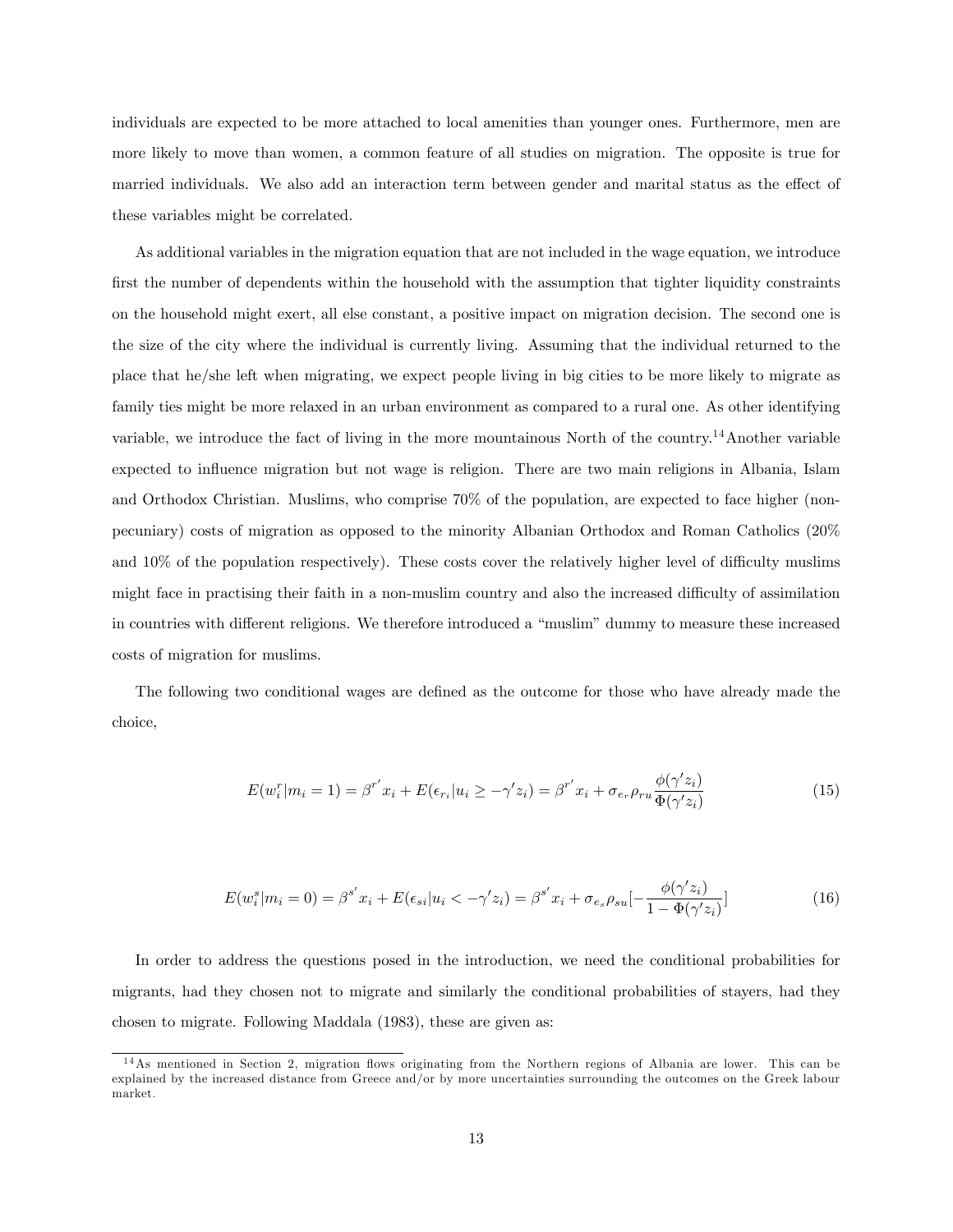$$
E(w_i^s|m_i=1) = \beta^{r'}x_i + E(\epsilon_{ri}|u_i \geq -\gamma'z_i) = \beta^{r'}x_i + \sigma_{e_r}\rho_{ru}\frac{\phi(\gamma'z_i)}{\Phi(\gamma'z_i)}
$$
(17)

$$
E(w_i^r | m_i = 0) = \beta^{s'} x_i + E(\epsilon_{r_i} | u_i < -\gamma' z_i) = \beta^{s'} x_i + \sigma_{e_s} \rho_{su} \left[ -\frac{\phi(\gamma' z_i)}{1 - \Phi(\gamma' z_i)} \right] \tag{18}
$$

Equation (17) is the conditional wage of stayers, had they chosen to migrate and equation (18) is the conditional wage of migrants, had they chosen to stay. Where  $\Phi(.)$  and  $\phi(.)$  stand, respectively, for the cumulative and density function of the standard normal,  $\sigma_{e_r}$  and  $\sigma_{e_s}$  are the variances of the error terms of the wage equations for migrants and stayers respectively, and  $\rho_{su}$  and  $\rho_{ru}$  are the correlations between the stayers and migrants error term, respectively, and that of the migration decision equation. There is no agreement in the literature as to whether these conditional wages should be preferred over the marginal distributions. So in the section devoted to the results we give the marginal effects as well. Average wage differentials can be given for different groups of workers and at different ages and levels of education.

So far we have only been able to give average earning differences whereas the distributional impact of migration might also be of interest to answer the questions posed earlier. One way of identifying the effect of return migration would be to answer the following question: Which density function would prevail if the individual characteristics of migrants had been similar to those of stayers and they had been paid according to the wage schedule observed for stayers? This is one counterfactual density. It is the wage density that would prevail if everybody were receiving stayers' wages. But another way of studying the effect of migration could be to construct a density that would prevail if everybody received migrants' wages. Here the question is: What density would prevail if the characteristics of stayers were similar to those of migrants and they were paid according to the wage schedule of return-migrants? Following DiNardo *et al.* (1996), we can write down these two counterfactuals by the following steps. First we represent the observed density of wages for stayers as the integral of the density of their wages conditional on observed characteristics z over the distribution of these characteristics:

$$
g(w|m=0) = \int f^s(w|z)h(z|m=0)dz
$$
\n(19)

and similarly for migrants, we have: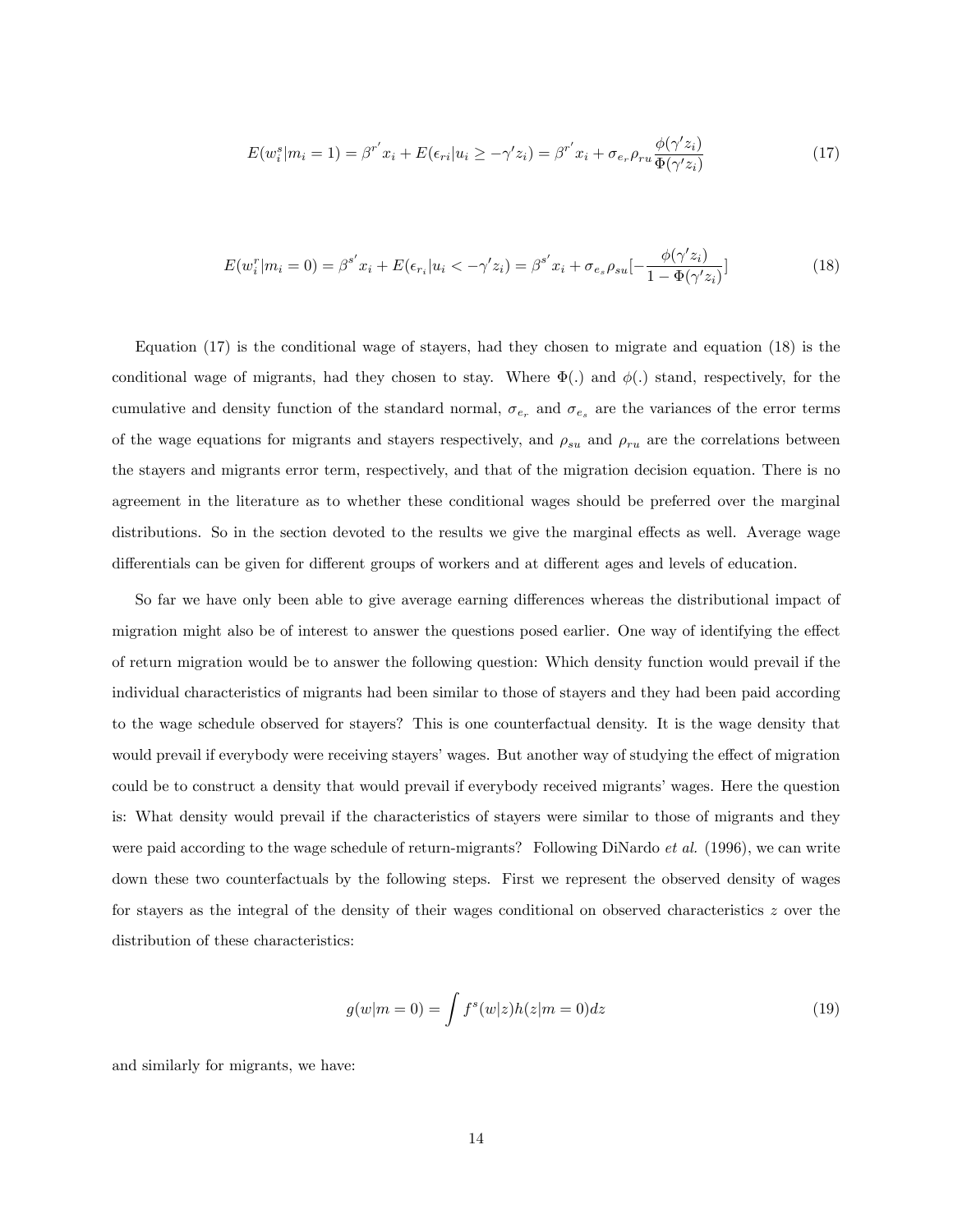$$
g(w|m=1) = \int f^r(w|z)h(z|m=1)dz
$$
\n(20)

We know that the required densities, i.e. the density that would prevail if everybody were receiving stayers wages is:

$$
g^s(w) = \int f^s(w|z)h(z)dz
$$
\n(21)

and the density that would prevail if everyone were receiving migrants wages is:

$$
g^r(w) = \int f^r(w|z)h(z)dz
$$
\n(22)

Following Bayes' Law, these densities can be rewritten  $as^{15}$ :

$$
g^{s}(w) = \int \theta^{1}(z)f^{s}(w|z)h(z|m=0)dz
$$
\n(23)

$$
g^{r}(w) = \int \theta^{2}(z) f^{r}(w|z) h(z|m=1) dz
$$
\n(24)

Note that equations (23) and (24) are similar to equations (19) and (20) except for the weights  $\theta^1(z)$  and  $\theta^2(z)$  which are respectively:

$$
\theta^{1}(z) = \frac{prob(m=0)}{prob(m=0|z)}
$$

and

$$
\theta^2(z) = \frac{prob(m=1)}{prob(m=1|z)}\tag{25}
$$

 $\theta^1(z)$  can be empirically calculated since  $prob(m = 0)$  is simply the proportion of stayers in our sample and  $prob(m = 0|z)$  is the probability of being a migrant given individual characteristics which can be estimated by a probit (similar reasoning applies for  $\theta^2(z)$ ). Using these weights, we apply weighted kernel densities to the sample of stayers and migrants to estimate the densities of both counterfactual distributions.

<sup>15</sup>The property used is:  $h(z) = \frac{h(z|m=0)prob(m=0)}{prob(m=0|z)}$  for the stayers and  $h(z) = \frac{h(z|m=1)prob(m=1)}{prob(m=1|z)}$  for the migrants.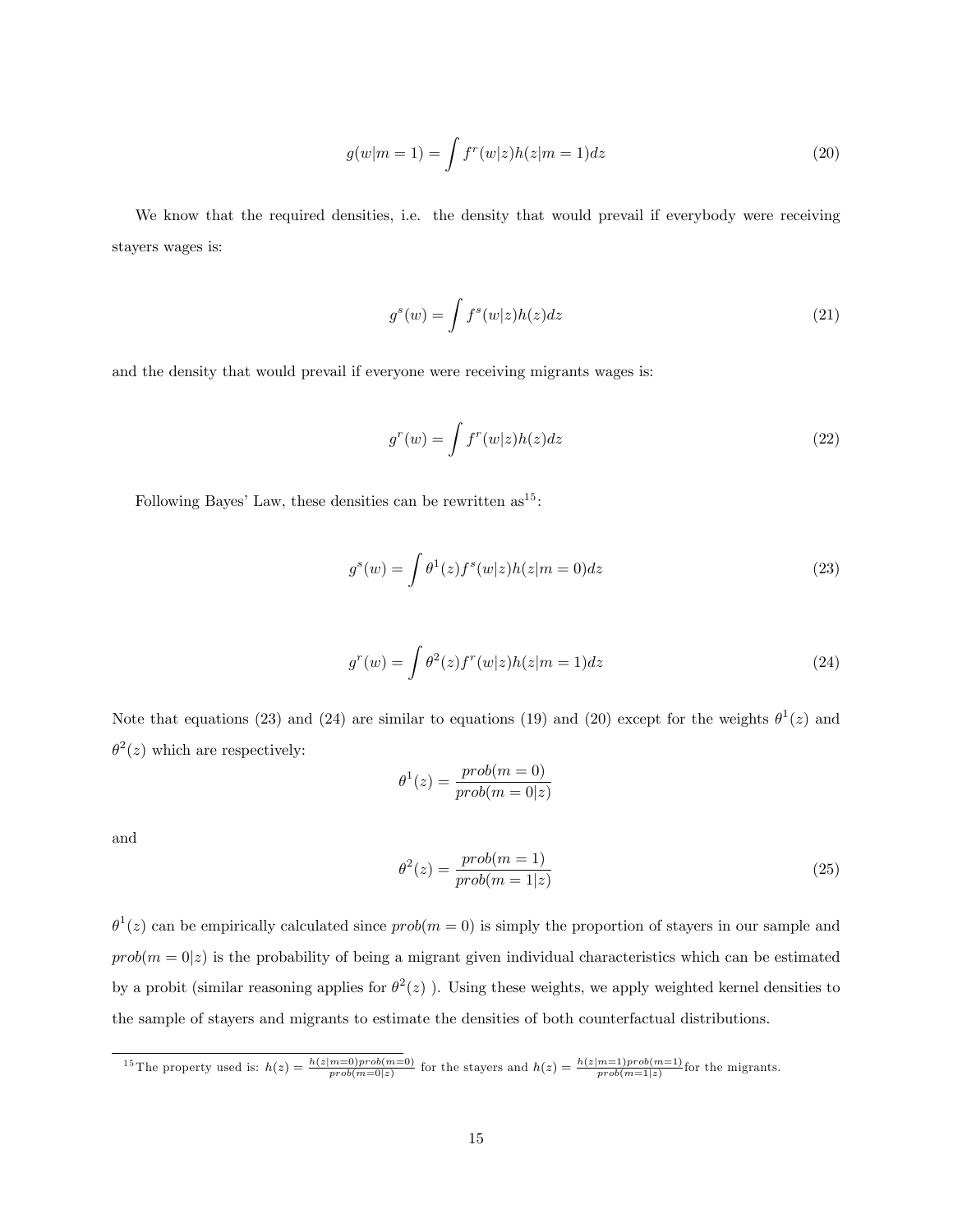### 6 Results and discussion

#### 6.1 Parametric estimates

Following Ham *et. al.* (2001), we conduct tests on the variables that identify the selection into migrants and stayers. More precisely, we introduce these variables in the wage regressions to check if they are significantly different from zero. If they are significant we exclude them from the entire model, and if they are not significant, we include them in the probit and not the wage estimations. We investigate with four variables: two regional i.e., whether individuals are living in cities and in the North of the country and two personal characteristics: religion (being a muslim) and number of dependents in the household. We expect these variables to affect the migration decision and to be uncorrelated with the error term in the wage equations. We compute Chi-Square tests of their individual and joint significance in the probit and Wald test of their individual and joint significance in the wage equations. The four variables are individually and jointly insignificant in the wage equation for stayers (the individual tests all have a p-value higher than 0.17, and the joint significance is rejected with a p-value of  $0.25$ ). For migrants, coefficients for each variable are insignificant (except for living in cities), and test for their joint significance gives a p-value of 0.075 (without the "living in cities" variable, p-value is  $0.45$ ). Instruments are jointly significant (p-value of 0 to the second decimal place) in the probit, and they are all significantly different from 0 individually except the "Muslim" variable (p-value of 0.72). The maximum likelihood estimates of the migration model are given in Table 2. For comparison, Tables 2 and 3 in the Appendix also provide estimates of wage equations using Lee (1978) endogenous switching model, with wage equations explained only by education and age, and then adding progressively more exogenous variables. Moreover, in the Appendix, we provide Lee's estimates with only regional characteristics in the probit (Örst selection rule, Table 4) and then add religion and the number of dependents (second selection rule, Table 5).

#### 6.1.1 Comments on estimates

Note that the estimates for different estimations are rather similar. Generally the coefficients for the stayers' wage equations take the expected sign and are statistically significantly different from zero. One more year of education leads to approximately 4% increase in the hourly wage; age is introduced to measure labor market experience and shows that each subsequent year gives approximately 8.5% increase in the dependent variable. The age profile is concave. One coefficient of interest is the male dummy which is negative and not significant. This result has to be interpreted in the context of an ex-communist country where work was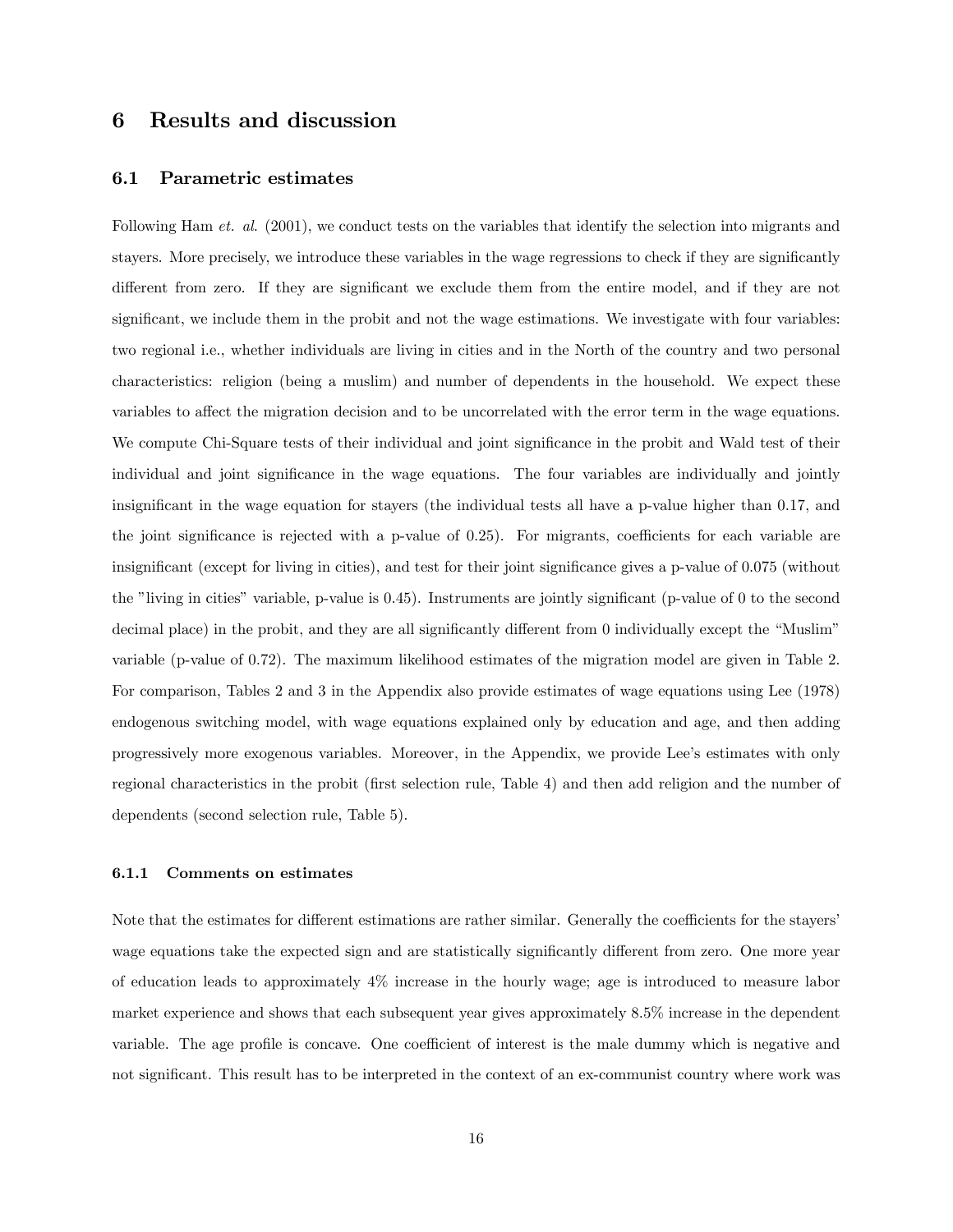compulsory for both men and women and wages were set at the national level. Coefficients for occupations take the expected sign with managers earning 66% more than the omitted category (clerical, unskilled and farmers). The premium for self-employment is 52%.

|                |                |        |          |         | Table 2: Maximum likelinood estimates, second selection rule |         |
|----------------|----------------|--------|----------|---------|--------------------------------------------------------------|---------|
| Variables      | <b>Stayers</b> |        | Migrants |         | Migration                                                    |         |
| Constant       | 1.776          | (.623) | 4.92     | (1.003) | .617                                                         | $-440)$ |
| education      | .0405          | (.013) | .032     | (.028)  | $-.049$                                                      | (.025)  |
| age            | .0850          | (.033) | $-.028$  | (.054)  | $-.036$                                                      | (.007)  |
| age squ.       | $-.094$        | (.040) | .0595    | (.071)  |                                                              |         |
| male           | $-.0613$       | (.145) | $-.533$  | (.304)  | .979                                                         | (.133)  |
| married        | $-.2636$       | (.141) | $-.110$  | (.333)  | .219                                                         | (.145)  |
| male*married   | $-.0110$       | (.154) | $-.011$  | (.332)  |                                                              |         |
| Occupations:   |                |        |          |         |                                                              |         |
| Managers       | .6562          | (.171) | 1.003    | (.250)  |                                                              |         |
| Lower man.     | .2351          | (.174) | .608     | (.309)  |                                                              |         |
| Skilled worker | .3588          | (.151) | .303     | (.238)  |                                                              |         |
| Self-employed  | .5171          | (.152) | .736     | (.221)  |                                                              |         |
| Other paid job | .3007          | (.149) | .285     | (.230)  |                                                              |         |
| For. currency  | $-.2696$       | (.272) | .869     | (.180)  |                                                              |         |
| Live in cities |                |        |          |         | .327                                                         | (.115)  |
| Live North     |                |        |          |         | $-.345$                                                      | (0.148) |
| Muslim         |                |        |          |         | $-.009$                                                      | (.113)  |
| Dependents     |                |        |          |         | .0690                                                        | (.044)  |
| $\sigma_{e_m}$ | .875           | (.074) |          |         |                                                              |         |
| $\sigma_{e_s}$ |                |        | .5773    | (.029)  |                                                              |         |
| $\rho_{mu}$    | $-.806$        | (.087) |          |         |                                                              |         |
| $\rho_{su}$    |                |        | $-.5678$ | (.142)  |                                                              |         |

Table 2: Maximum likelihood estimates, second selection rule

 $\equiv$ 

Notes: The second selection rule is the specification with all four

identifying variables mentioned in the text

Interestingly for return-migrants, education and age are not significantly different from zero.<sup>16</sup> However, for migrants, returns to being a manager, self-employed and a "lower" manager are significant and higher than for stayers. Skilled return-migrant workers earn less than skilled stayers. Managers earn between 90 and 100 per cent (depending on the estimation, see Table 2 and Appendix, Tables 2 to 5) more than the omitted category (clerical, unskilled, farmer). The premium for self-employed returners is between 69 and 73 per cent. These results are quite interesting as they suggest that returns to returning take the form of increased earnings in terms of (i) higher positions on the job ladder and (ii) becoming self-employed<sup>17</sup>. Better educated and more experienced migrants do not earn higher hourly wages when they return. We observe also a negative and significant sign of the education variable in the migration decision, therefore migration

<sup>&</sup>lt;sup>16</sup> This result is similar to Ham et. al. (2001), who found lower return to education for internal migrants in the United States.

 $17$ Overall a Chi-Square test of the joint significance of the occupational variables gives a p-value of zero to the fourth decimal place for stayers and migrants.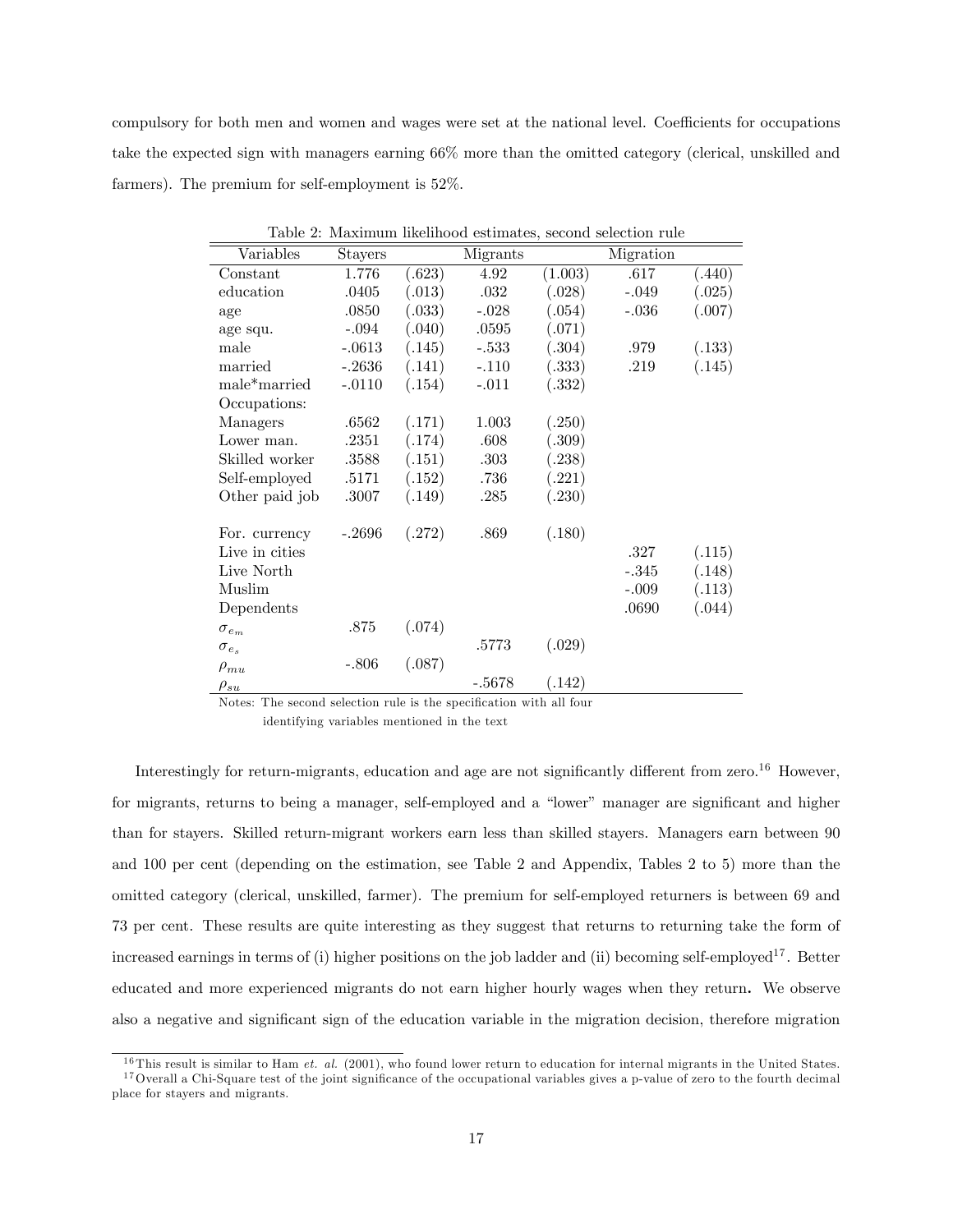is not associated with higher educated individuals. As the theoretical model shows, individuals choose to migrate if the relative rewards to their skills are higher in the host country and then choose to return if they expect the rewards (promotion and/or higher wages etc) to be higher than before in the home country due to newly acquired skills and/or through savings acquired abroad. Therefore returns to skills take the form of access to better jobs in the career ladder but not through returns to formal skills (education and labor market experience). Individuals who choose to migrate and then return face the prospect of access to high paid jobs that do not reward formal training (years of education and labor market experience). The data set shows that 10% of the self-employed and the managers used their savings accumulated abroad to set up a business. This result can therefore be related to the study of Mesnard (2004) who models migration as a way of overcoming constraints of the credit market in the home country. In our context, we observe that individuals who lack formal qualifications required for higher paid jobs tend to migrate to overcome their initial disadvantage. This strategy proves particularly successful as the average earnings of return-migrants are higher than those of stayers.

Looking at the unobserved characteristics, the signs of the corrections for selectivity allow us to draw interesting conclusions. For instance the correction for sample selection in the return-migrant's wage equation is not significant when using a two-step approach (Appendix, Table 4 and 5). The maximum likelihood, however, gives a significant and negative estimate for the correlation coefficient. For stayers, the three estimations give a significant and negative sign for the coefficient of the selectivity variable  $([-\frac{\phi(\gamma'z_i)}{1-\Phi(\gamma'z)}]$  $\frac{\varphi(\gamma z_i)}{1-\Phi(\gamma' z_i)}\big],$ which means that the truncation effect is positive. Using the framework of Roy (1951) self-selection model as formalised by Maddala(1983) and others, this indicates that expected earnings of those who choose to migrate may be lower than that of a random individual from the entire sample for given characteristics. And conversely, the expected earnings of those who stayed are higher than the expected earnings of a random individual from the sample. There is positive selection for stayers and support for negative selection of the return-migrants.<sup>18</sup> We expand this issue in the following section where we directly address the question whether the stayers would have performed as well as return-migrants, had they decided to migrate.

#### 6.1.2 Expected earnings and self-selection

Mean income is higher for return-migrants than for stayers by 9 log points, so approximately by 9 percent (see Table 3). Looking at the two counterfactuals, calculated using simple OLS estimations, we note that had they chosen to migrate (and return), stayers' earnings would have been higher than the mean income

<sup>&</sup>lt;sup>18</sup> Again, only those who are currently working.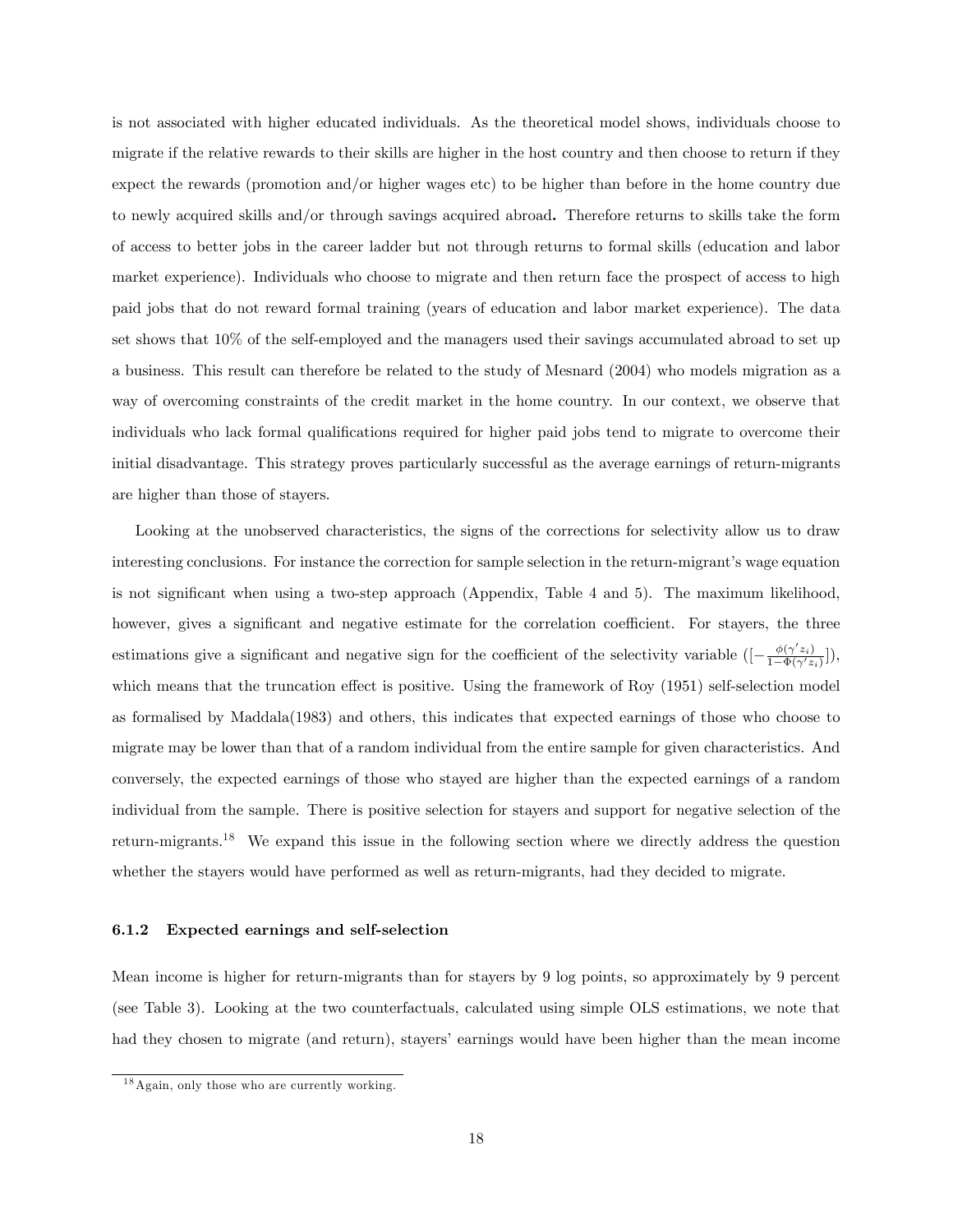of return-migrants. The mean earnings of return-migrants, had they chosen to stay, would have been 'just' higher than the mean earnings of stayers. However, these estimates are probably biased as they do not take into account the potential self-selection of individuals in either sub-population. Therefore we correct for potential self-selection bias and present the results in columns 2 to 6 of Table 3 which are based on Table 2 and Tables 4 and 5 in the Appendix. For each estimation we give the mean incomes based on the marginal  $(E(w^r) = \beta^{r'}x$  and  $E(w^s) = \beta^{s'}x)^{19}$  and the conditional  $(E(w^r|m=1)$  and  $E(w^s|m=0))$  expected wage rate. Marginal distribution should be used for inference on potential migration and conditional distribution should be used for inference on realised migration (Maddala, 1983, p.287). Comparing rows 1 and 2 in Table 3, we observe that migrants made the correct decision in choosing to migrate, as their income is higher than what they would have earned by staying. Comparing the performance return-migrants, had they not migrated, with the performance of stayers (rows  $2$  and  $3$ ), we find that the counterfactual mean income of migrants is always lower than the mean income of stayers. This shows that the performance of return-migrants, if they had stayed, would have been worse than that of the stayers. As for the stayers, comparing rows 3 and 4 it can be seen that their mean income would have been higher had they spent time abroad. The order of this advantage is .17 and 1.16 log points using the marginal and conditional expected means respectively of the Maximum likelihood estimation. In the framework of our theoretical model, we observe that more skilled individuals do not migrate if their potential earnings net of migration costs are lower in the host countries compared to their wage at home. Our results give rise to a story of the more able/skilled individuals in Albania facing higher assimilation costs in the host labour markets. This may come from the difficulty to practice their profession in a foreign language. This, for instance, would apply to such professions as medical doctors, lawyers or teachers. For the less skilled, such costs may be much lower as the jobs performed in the host countries do not require a high fluency of the foreign language.<sup>20</sup> These results show that return-migrants are negatively selected as depicted in the theoretical analysis in fig 1.

 $19\,\text{We choose the term "marginal" rather than "unconditional" following Maddala(1983) and Van der Gaag and Vijverberg$ (1991).

 $^{20}$ Our data set offer some help in identifying this increased assimilation costs faced by the stayers. They are asked to give the main reason why they did not migrate amongst eight possible answers. The results are as follows: "family" (16%), fear of losing the current job (12%), not having a visa (11%), love for the home country (9%), only at the sixth place comes the financial cost  $(6%)$ , then being too old  $(5%)$  and health reasons  $(2%)$ . No one chose the risk of losing social assistance.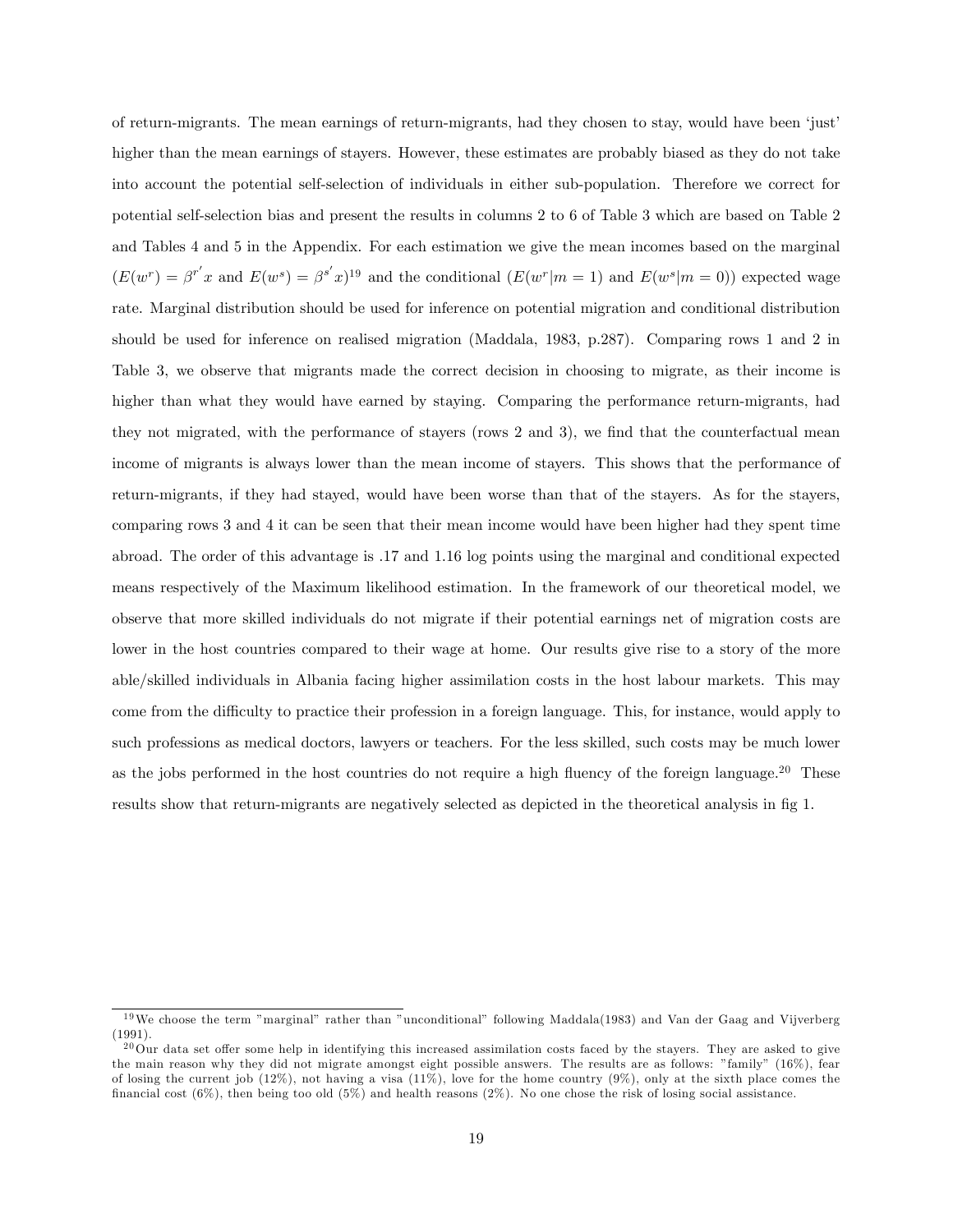|                                                                                                  | <b>OLS</b> |                 |        |                | Endogenous switching, Lee (1978) |              | Maximum likelihood |
|--------------------------------------------------------------------------------------------------|------------|-----------------|--------|----------------|----------------------------------|--------------|--------------------|
|                                                                                                  |            | First sel. rule |        | Sec. sel. rule |                                  | Sec.sel rule |                    |
|                                                                                                  |            | marg.           | cond.  | marg.          | cond.                            | marg.        | cond.              |
| Migrants $(204 \text{ cases})$                                                                   |            |                 |        |                |                                  |              |                    |
| Mean                                                                                             |            |                 |        |                |                                  |              |                    |
| income                                                                                           | 4.5        | 4.96            | (4.5)  | 4.73           | (4.5)                            | 5.15         | 4.5                |
|                                                                                                  |            |                 |        |                |                                  |              |                    |
| Had they                                                                                         |            |                 |        |                |                                  |              |                    |
| stayed (counterfact.)                                                                            | 4.42       | 3.91            | 3.21   | 4.02           | 3.47                             | 4.20         | 3.90               |
| Stayers (390 cases)                                                                              |            |                 |        |                |                                  |              |                    |
| Mean                                                                                             |            |                 |        |                |                                  |              |                    |
| income                                                                                           | 4.41       | 4.04            | 4.41   | 4.13           | 4.41                             | 4.26         | 4.41               |
|                                                                                                  |            |                 |        |                |                                  |              |                    |
| Had they                                                                                         |            |                 |        |                |                                  |              |                    |
| migrated (counterfact.)                                                                          | 4.49       | 5.10            | (5.34) | 4.80           | (4.91)                           | 5.32         | 5.66               |
| $\mathbf{M}$ $\mathbf{M}$ $\mathbf{C}$ $\mathbf{E}(r)$ $\partial r$ $\mathbf{I}$ $\mathbf{E}(s)$ |            |                 |        | $\bigcirc$ s   |                                  |              |                    |

Table 3: Estimated mean hourly wage for return migrants and stayers

Notes: Marg. is for:  $E(w^r) = \beta^{r'} x$  and  $E(w^s) = \beta^{s'} x$ and Cond. is for:  $E(w^r|m=1)$  and  $E(w^s|m=0)$ 

#### 6.2 Results using semi-parametric estimates

We now investigate the entire density of hourly wages. All graphs presented here give estimates calculated with a Gaussian kernel function. We used the Silverman (1986, eq. 3.31) procedure to select the optimal bandwith, its value lies at around 0.14. Kernel estimates for the entire sample, for the stayers and for the return-migrants, are displayed in Figure 3. In Figure 4, densities for the total sample are decomposed into the weighted sum of the densities of return-migrants and stayers. We simply multiply the sub-group densities of Figure 3 by the sub-group population shares.



Figure 3: Kernel densities Figure 4: Weighted densities

Figure 3 shows that return-migrants tend to account for a larger part of the total distribution at higher hourly wages. There is clearly a clustering of the distribution at higher wages for those who have migrated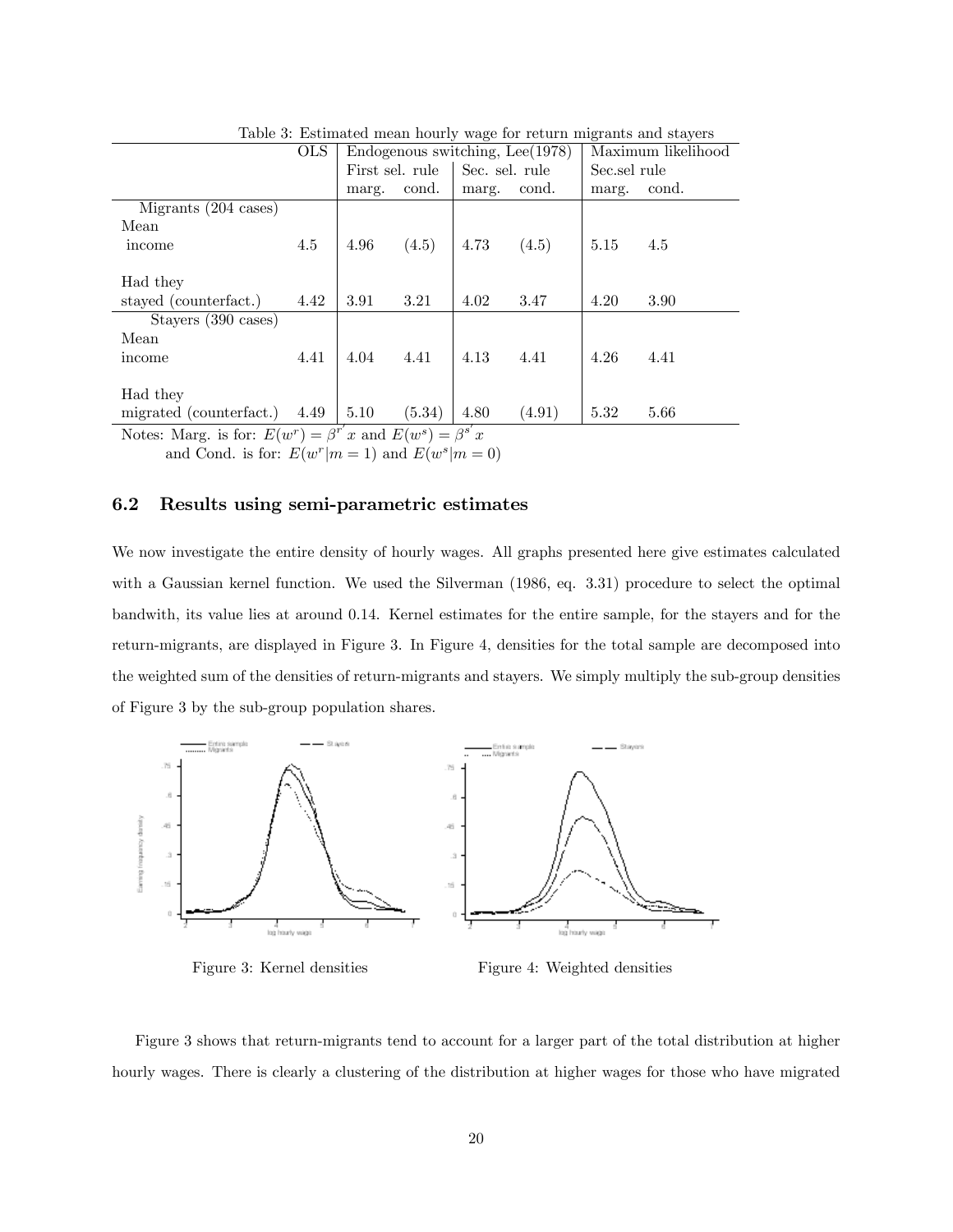and leads to a small "bump" at the top of the overall distribution. These observations based on the raw distributions are interesting but cannot reveal the real effect of migration as we compare subpopulations with rather different characteristics. We already know from Table 1 that migrants tend to be less educated, younger and, more often, male.

The different curves may be due more to these individual characteristics than to migration. So we have to go a step further in comparing populations with similar characteristics. This could be done in two ways, either by displaying the distribution of wages as if everyone were paid the stayers' wage, or by graphing the distribution of wages as if everyone were paid the return-migrants' wage. More precisely, in the first case we answer the following question: Which density function would prevail if individual characteristics of return-migrants had been similar to those of stayers and they had been paid according to the wage schedule observed for stayers? This is done in Figure 5 which gives the hypothetical counterfactual density together with the density of the entire population. The difference between the two curves can be interpreted as the effect of return migration. The curve called the density without migration is calculated using eq  $(24)$ . Figures 1 and 4 in the Appendix present the propensity scores of the probit and also the weights  $\theta^1(z)$  and  $\theta^2(z)$ . Note that the counterfactual density in Figure 5 is rather similar to the density of the entire sample. Had the return-migrants been paid the same as the stayers and their characteristics would have been similar, we would have observed a slightly different density function. Mainly the small cluster at the top of the distribution disappears and is compensated by a shift of the curve to the right just after the mode of the distribution. So interpreting the effect of return migration as the difference between the two curves, we can say that its effect is rather reduced at the bottom of the distribution and can explain the bump at around 6 log hourly Lek.



Figure 5: Hypoth. density without migration

Figure 6: Hypoth. density with migration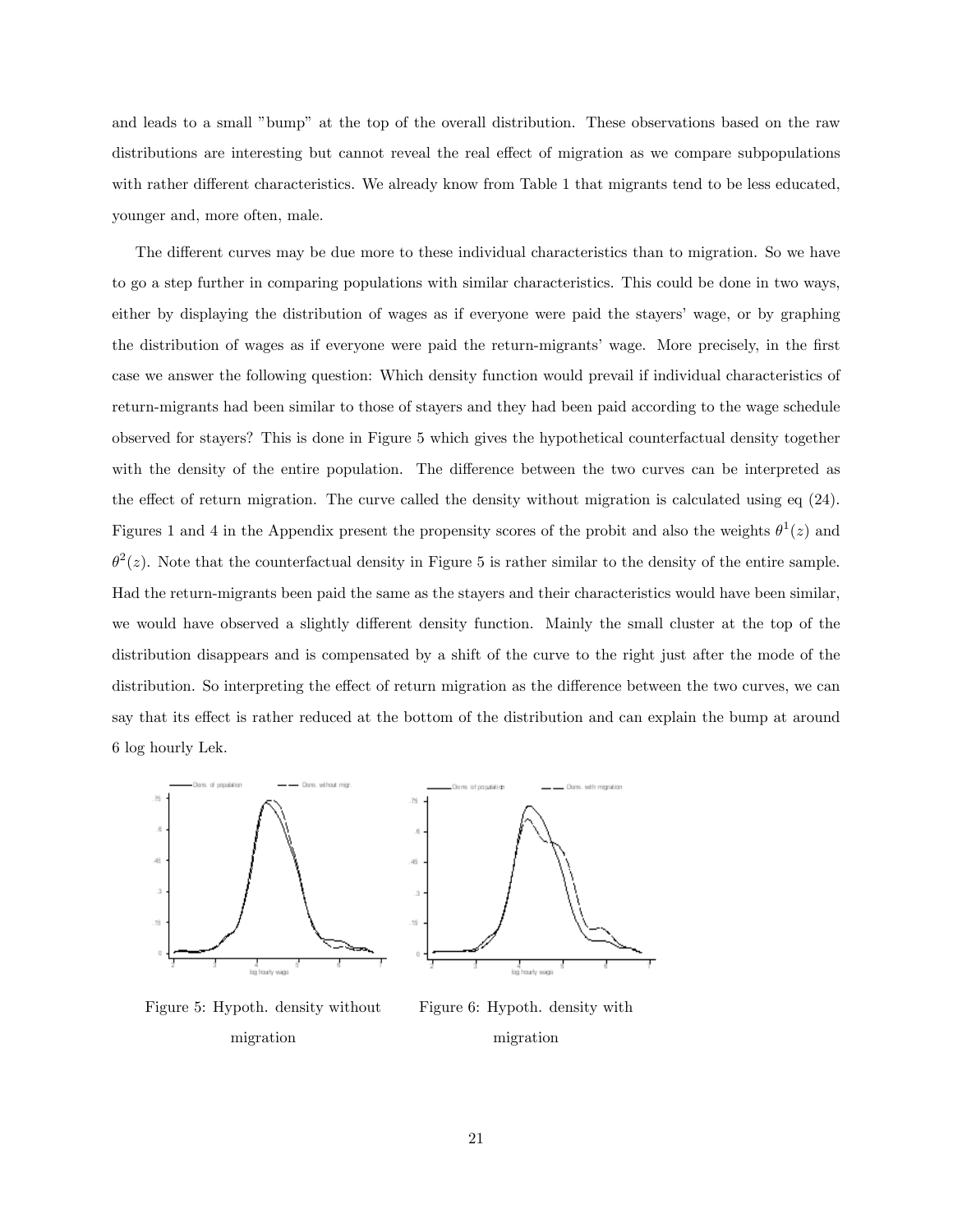Figure 6 gives complementary information as here the reference is the return-migrants sub-population. The counterfactual curve is now the density that would have prevailed if the characteristics of return-migrants were similar to those of stayers. This would have resulted in the density function lying to the right of the actual one. This counterfactual distribution is nearly bimodal, with a second (lower) mode at higher wage. These figures give more support to the negative selection of return migrants. In particular, we observe here that the effect of migration would have been much stronger had the return-migrants characteristics been more similar to those of stayers.

#### 6.3 Results with Disaggregated Characteristics

In this section we want to check that the above results, which are based on the mean income of all individuals, still hold if the individuals are disaggregated by qualification levels, age and type of employment (self- or wage employment). Using the maximum likelihood estimates, we therefore calculate the marginal and conditional expected hourly wages for three different characteristics: Those with more and less than 14 years of schooling, those more and less than 30 years of age, and for wage and self-employed workers (see Appendix, Table  $6$ ).<sup>21</sup>

The first cell of first column of Table 4 shows that the stayers, had they migrated, would have earned 1.17 log points more than the return-migrants' actual earnings. And the first cell of column 3 shows that the return-migrants, had they decided to stay, would have earned .42 points less than the actual earnings of stayers. These results strongly suggest that the sub-population of stayers is composed of better performers. For all decomposition of the population, by age, employment and level of education, stayers would have performed better had they migrated. We observe that highly educated (young and old) stayers would have gained more, had they decided to move than low educated and compared to similar migrants. Also highly educated return-migrants (young and old) would have lost more, had they stayed, compared to stayers with same education level.

Another area of interest is to look at the individual comparative advantage for each sub-population. Here, comparison is made between what the individuals would have earned (had they decided otherwise) with what they are actually earning. So the first cell of first column of Table 5 shows that low educated stayers are earning 1.24 log points less than what they would be earning, had they decided to move. And the first cell of column 3 implies that the less qualified return-migrants earn .59 than if they had chosen not to migrate. The results confirm that for each type of characteristics migrants made the right decision. However,

<sup>&</sup>lt;sup>21</sup>Dustmann and Kirchkamp (2002) showed that return migrants choosing between self-employment or wage sector tend to experience different outcomes when they return.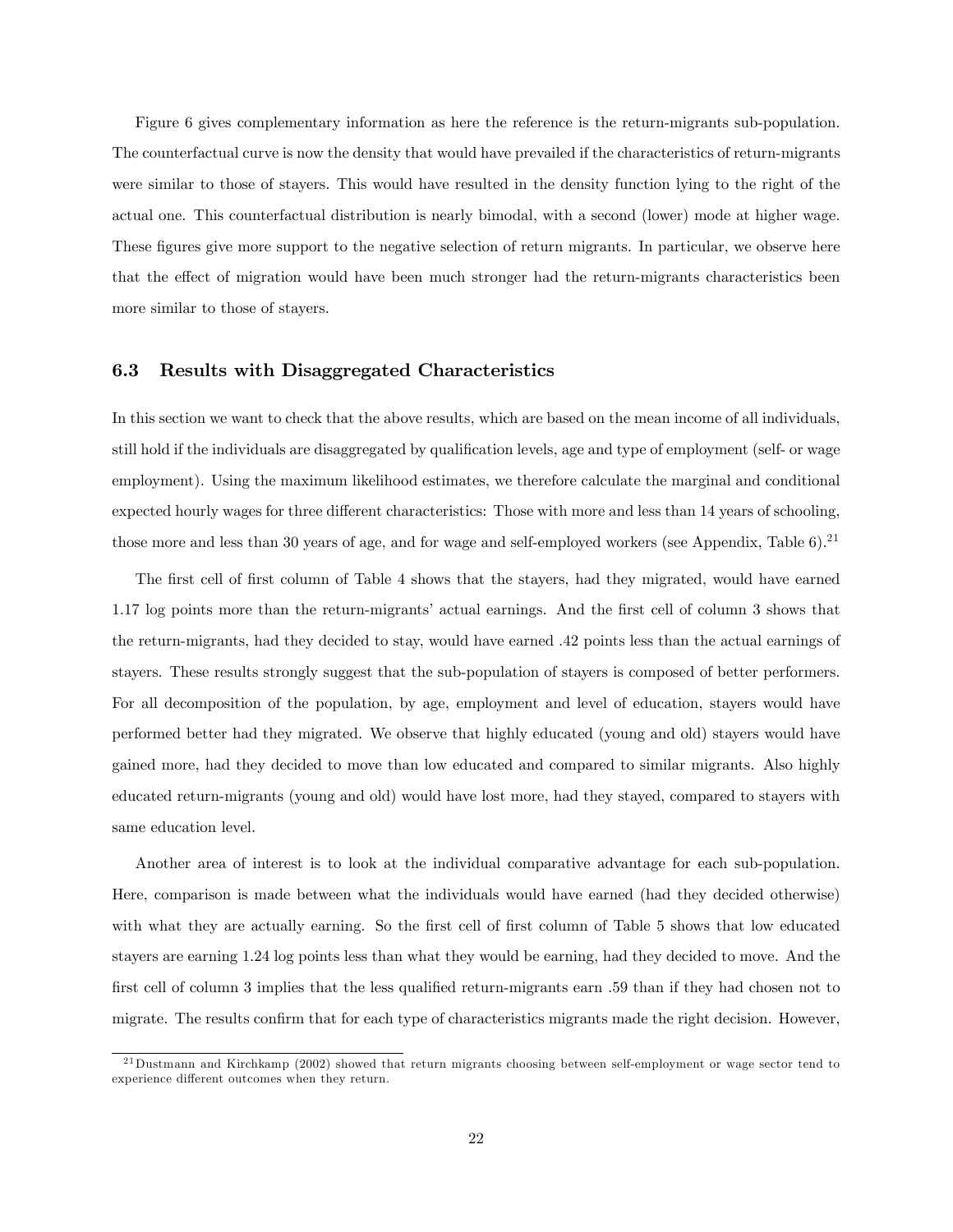|       | <b>Stayers</b>   |            | Migrants  |                  |
|-------|------------------|------------|-----------|------------------|
|       | $\mathrm{col.1}$ | col.2      | col.3     | $\mathrm{col.4}$ |
|       | low educ.        | high educ. | low educ. | high educ.       |
| wage  | 1.17             | 1.26       | - 42      | $-.54$           |
| self  | 1.12             | 1.12       | $-.50$    | $-.54$           |
| young | 1.08             | 1.46       | $-.29$    | $-.45$           |
| old   | 1.04             | 1.34       | $-.42$    | $-.57$           |

Table 4: Absolute advantage for different characteristics

Notes: Absolute advantage is computed as the difference between log hourly wages of stayers (migrants) and the counterfactual mean earnings of migrants (stayers).

Table 5: Comparative advantage for different characteristics

|       | <b>Stayers</b>   |                  | Migrants  |                  |
|-------|------------------|------------------|-----------|------------------|
|       | $\mathrm{col.1}$ | $\mathrm{col.2}$ | col.3     | $\mathrm{col.4}$ |
|       | low educ.        | high educ.       | low educ. | high educ.       |
| wage  | $-1.24$          | $-1.37$          | .59       | .65              |
| self  | $-1.21$          | $-1.09$          | .69       | .51              |
| young | $-1.32$          | $-1.50$          | .53       | .73              |
| old   | $-1.19$          | $-1.35$          | .57       | .58              |

Notes: Comparative advantage are computed as the difference between mean log hourly wages and the counterfactual for each population.

as mentioned in the previous section, the stayers must face unobserved costs of migration, which prevent them to migrate despite the fact that they would have been financially better off in doing so. Therefore the results found earlier on the aggregated sub-population (Table 3) are not affected when we take into account the different characteristics.

## 7 Conclusion

Data on Albanian migration suggests that a sizeable proportion of migrants return to Albania after a short spell abroad. This predominantly return behaviour of Albanian migration offers an interesting case study to investigate the effect of migration on the source country labour market. Using a sample of 694 individuals active on the Albanian labour market, we compare those who returned after a spell abroad (204 individuals) with those who never migrated  $(390 \text{ individuals}).$ 

We have investigated the negative or positive selection of return-migrants by comparing their performance in the source country with those of the stayers in the framework of the Roy theoretical model of self-selection. We found support for the negative selection of return-migrants. Using counterfactual analysis, we found that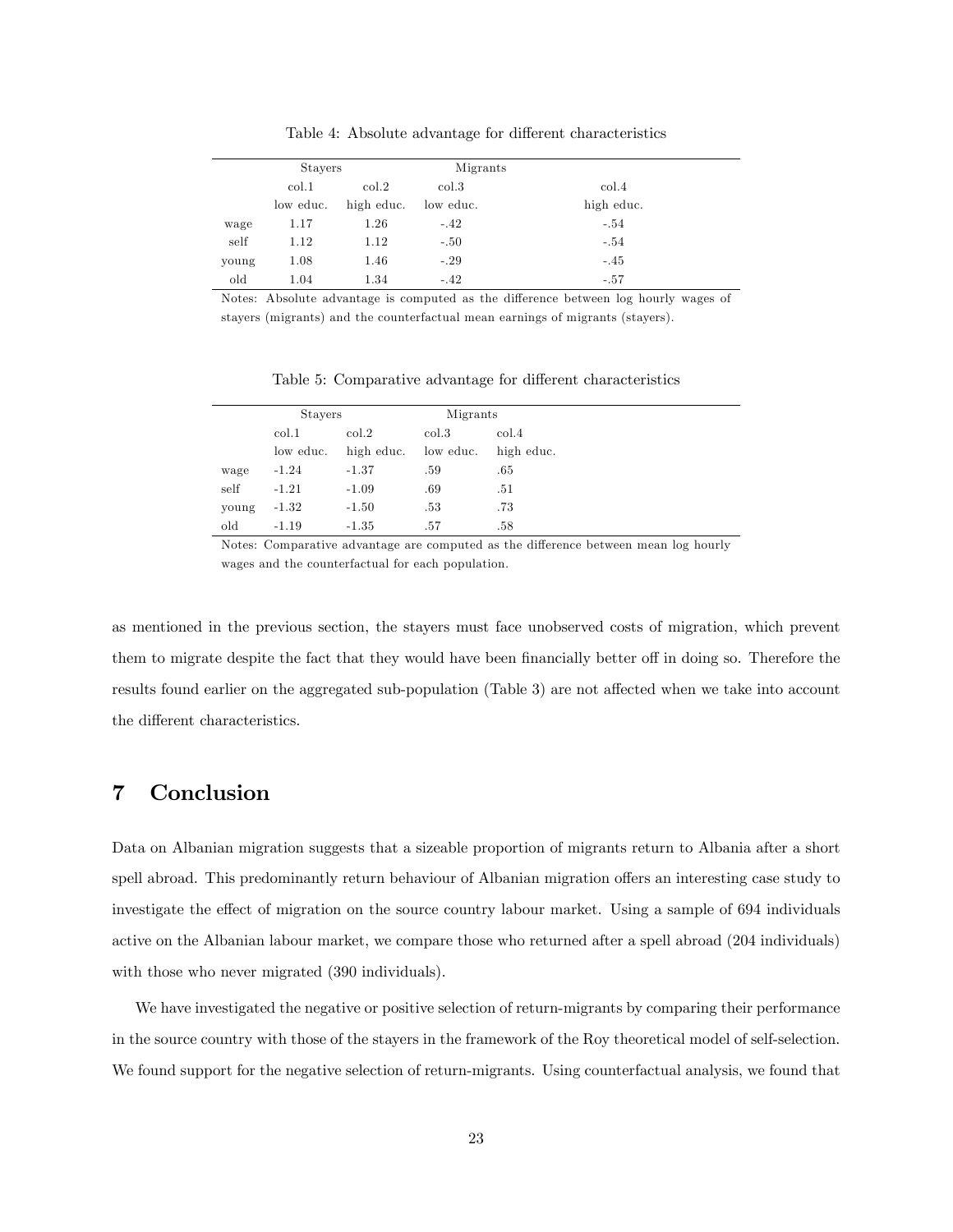had the stayers decided to migrate and return, they would have earned a higher hourly wage (in the order of .17 to 1.09 log points) than the return-migrants. Applying the semi-parametric approach of DiNardo et. al. (1996), it was shown that return migration results in a slight rightward shift of the wage distribution in Albania. However, had the characteristics of migrants been more similar to those of stayers, the wage distribution would have markedly moved to the right. We interpret this result as further supporting evidence for the negative selection of return-migrants compared to the stayers. We explain the choice of stayers by their higher costs of migration. Being on average more skilled, they would face higher assimilation costs in the host countries such as knowledge of the host country language and the recognition of their formal training acquired at home. For typical low skilled migrants such costs are much lower as they are expected to be active in menial jobs where few contacts and relatively little training are required. We also observed that rewards to the typical human capital variables, age and education, are not statistically significant in the home country labour market for the return-migrants whereas the opposite prevails for the stayers.

This paper adds to the scant literature on the self-selection process characterising the flows of return migrants in the context of the source country labour market. Albania is a relatively poor and small country with a dominant agricultural sector typical of a large number of Central and Eastern European and developing countries. We may expect our results to apply to similar countries as well.

As potential policy implications, we may mention the increased hourly wage of returnees due to their spell abroad, despite them appearing to be negatively selected. This is clearly beneficial for the source country economy, especially as a large proportion of the returnees appear to choose to set up successfully as selfemployed. It could therefore be inferred from this behaviour that credit constraints play an important role in the decision to leave, work and save abroad, and then return to participate in the local economy. It seems, therefore, that better access to credit market will be helpful in promoting higher pay-off to self-employment in Albania.

For the host countries, a common worry has been the fear of the adverse effect of large flows of unskilled immigrants entering their labour markets. It appears that, at least in the case of Albania, a large proportion of immigrants choose the short-term (or guest worker) option. Nevertheless, it may be advisable for countries fearing these adverse effects to implement short-term work permits to be able to better monitor such flows. Finally, host countries could as well try to lessen the incoming flows by favouring the creation of micro-credit institutions in the source countries.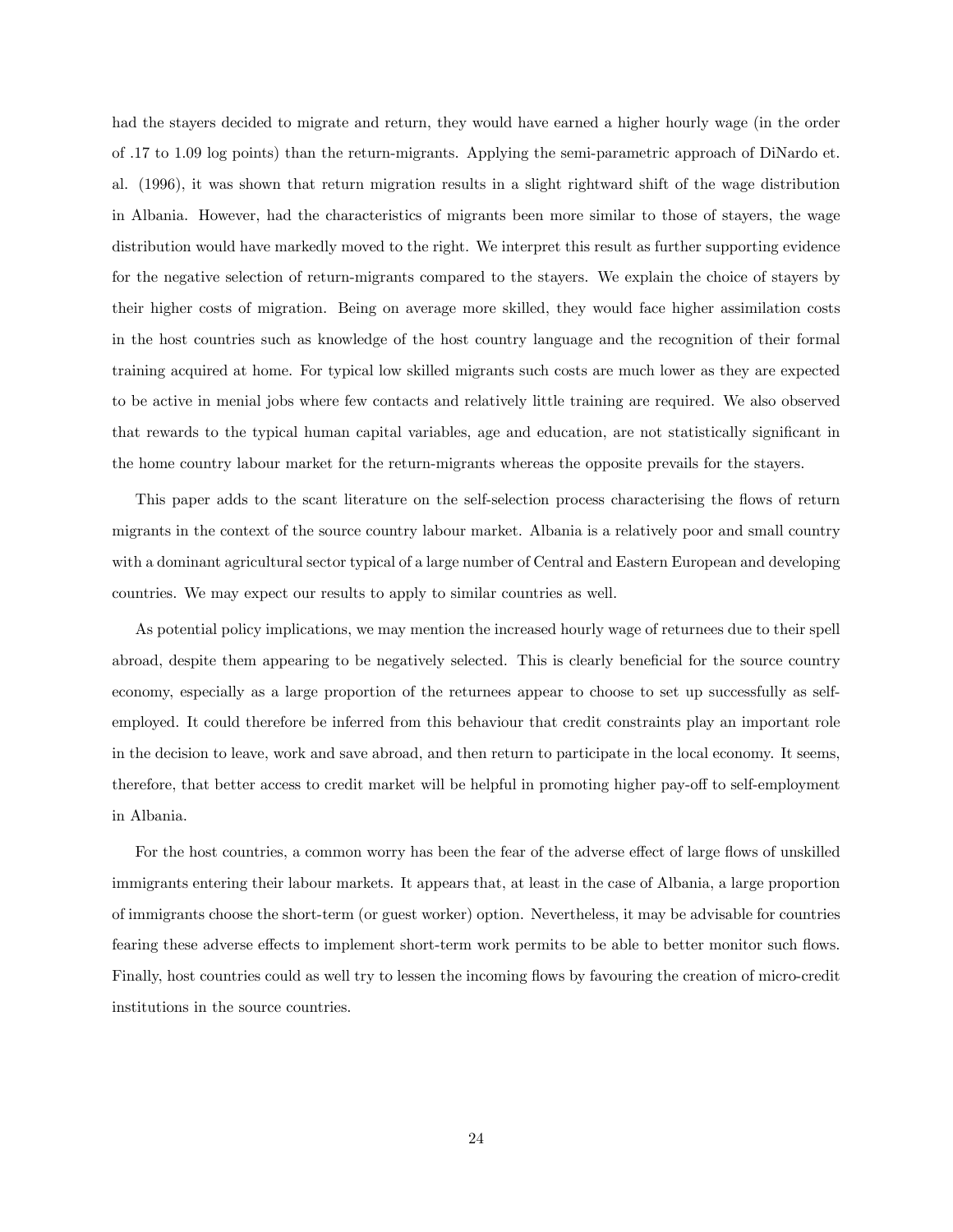## 8 References

Albanian Center for Economic Research (2002) Common Country Assessment: Albania. Prepared for the United Nations System in Tirana, Albania. url: http://www.undp.org.al/download/pdf/cca2002.pdf

Bauer T, Pereira P, Vogler M, Zimmermann K (2002) Portuguese Migrants in the German Labor Market: Performance and Self-Selection. International Migration Review, 36(2): 467-491.

Borjas G (1987) Self-Selection and the Earnings of Immigrants. American Economic Review 77(4): 531-553.

Borjas G (1991) Immigration and Self-Selection. In: Abowd J, Freeman R (eds) Immigration, Trade and the Labor Market. Chicago University Press, Chicago, 29-76.

Borjas G (1999) Immigration and Welfare Magnets. Journal of Labour Economics 17(4): 607-637.

Borjas G, Bratsberg B (1996) Who Leaves? The Out-Migration of the Foreign-Born. The Review of Economics and Statistics 78(1): 165-176.

Chiswick B (1999) Are Immigrants Favorably Selected?. American Economic Review 89(2): 181-5.

Co C, Gang I, Yun M-S (2000) Returns to Returning. Journal of Population Economics 13(1): 57-79.

Constant A, Massey D (2003) Self-selection, Earnings and Out-Migration: A Longitudinal Study of Immigrants to Germany. Journal of Population Economics 16(4): 631-653.

Constant A, Zimmermann K (2003) The Dynamics of Repeat Migration: A Markov Chain Analysis. Discussion Paper No. 885, IZA, Bonn.

DiNardo J, Fortin N, Lemieux T (1996) Labor Market Institutions and the Distribution of Wages, 1973- 1992: A Semi-Parametric Approach. Econometrica 64(5): 1001-1044.

Dustmann C (2003) Return Migration, Wage Differentials and the Optimal Migration Duration. European Economic Review 47(2): 353-369.

Dustmann C, Kirchkamp O (2002) The Optimal Migration Duration and Activity choice after Remigration. Journal of Development Economics 67(2): 351-372

Jarvis C (2000) The Rise and Fall of the Pyramid Schemes in Albania. *IMF staff papers*  $47(1)$ , Washington, D.C.

Ham J, Li X, Reagan P (2001) Matching and Selection Estimates of the Effect of Migration on Wages for Young Men. Mimeo, Ohio State University.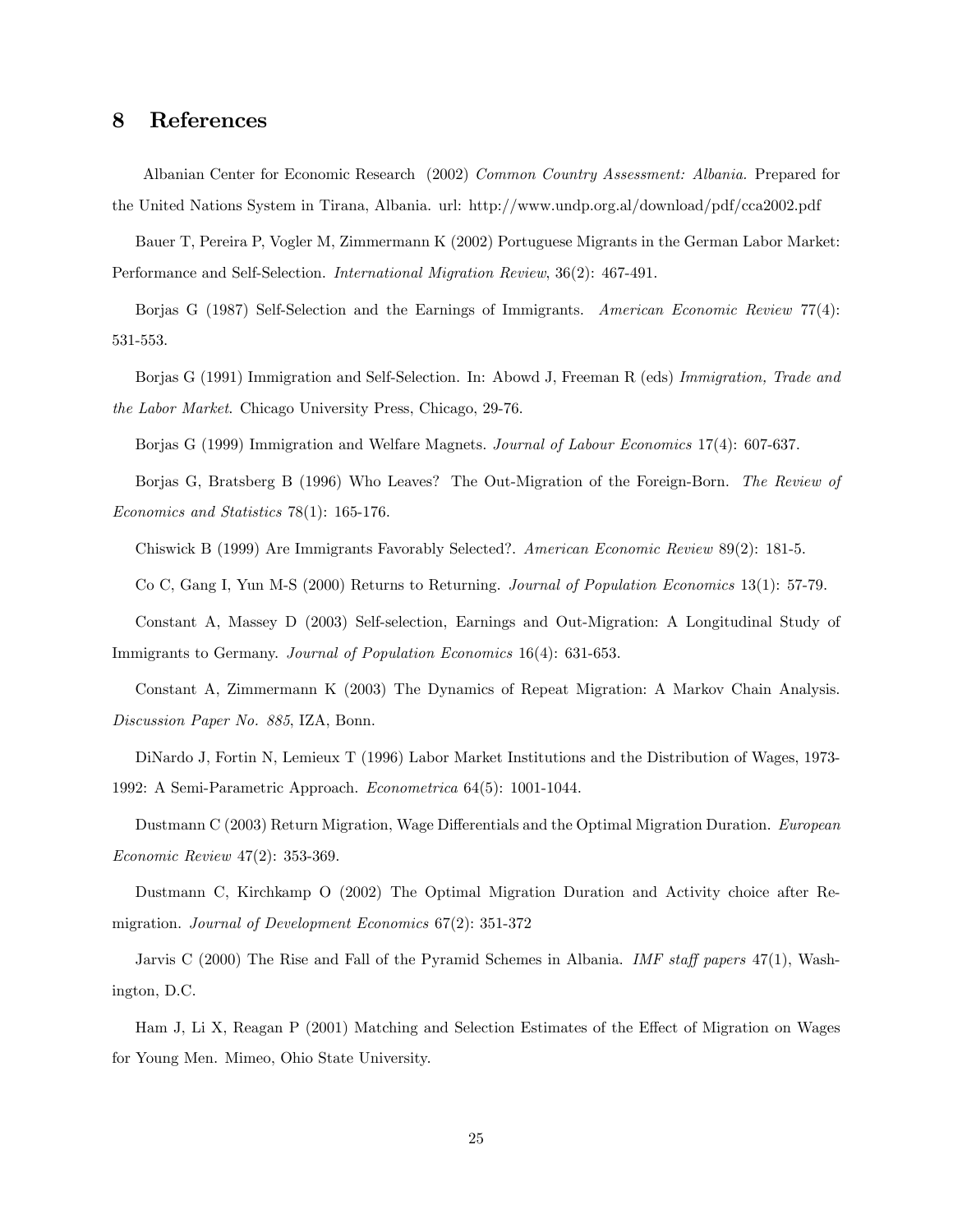Harris J, Todaro M (1970) Migration, Unemployment and Development: A Two Sector Analysis. American Economic Review 60(1): 126-142.

Hartog J, Winkelmann R (2003) Comparing Migrants to Non-Migrants: The Case of Dutch Migration to New Zealand. Journal of Population Economics 16(4): 683-705.

Heckman J (1979) Sample Selection as a Specification Error. Econometrica 47(1): 153-161.

Heckman J, Honore B (1990) The Empirical Content of the Roy Model. Econometrica 58(5): 1121-1150

International Organisation for Migration (1995) Profiles and Motives of Potential Migrants from Albania. Geneva.

Kule D, Mançellari A, Papapanagos H, Qirici S, Sanfey P (2002) The Causes and Consequences of Albanian Emigration during Transition: Evidence from Micro Data. International Migration Review 36(1): 229-239.

Lee LF (1978) Unionism and Wage Rates: A Simultaneous Equations Model with Qualitative and Limited Dependent Variables. International Economic Review 19(2): 415-433

Lee, LF (1982) Some Approaches to the Correction of Selectivity Bias, Review of Economic Studies, 49(3): 355-372.

Leon-Ledesma M, Piracha M (2001) International Migration and the Role of Remittances in Eastern Europe. University of Kent Discussion Paper No.13/01.

Maddala G (1983) Limited-Dependent and Qualitative Variables in Econometrics. Cambridge University Press, Cambridge.

Mesnard A (2004) Temporary Migration and Capital Market Imperfections. Oxford Economic Papers 56(2): 242-262.

Nakosteen R, Zimmer M (1980) Migration and Income: The Question of Self-Selection. Southern Economic Journal 46(3): 840-51.

OECD (2000) Trends in International Migration, SOPEMI, Paris.

Papapanagos H, Sanfey P (2001) Intention to Emigrate in Transition Countries: The Case of Albania. Journal of Population Economics 14(3): 491-504

Roy A (1951) Some Thoughts on the Distribution of Earnings. Oxford Economic Papers 3(2): 135-146. Silverman B (1986) Density Estimation in Statistics and Data Analysis. Chapman and Hall, London. Treichel V (2002) Stabilization Policies and Structural Reform in Albania Since 1997. IMF Policy Dis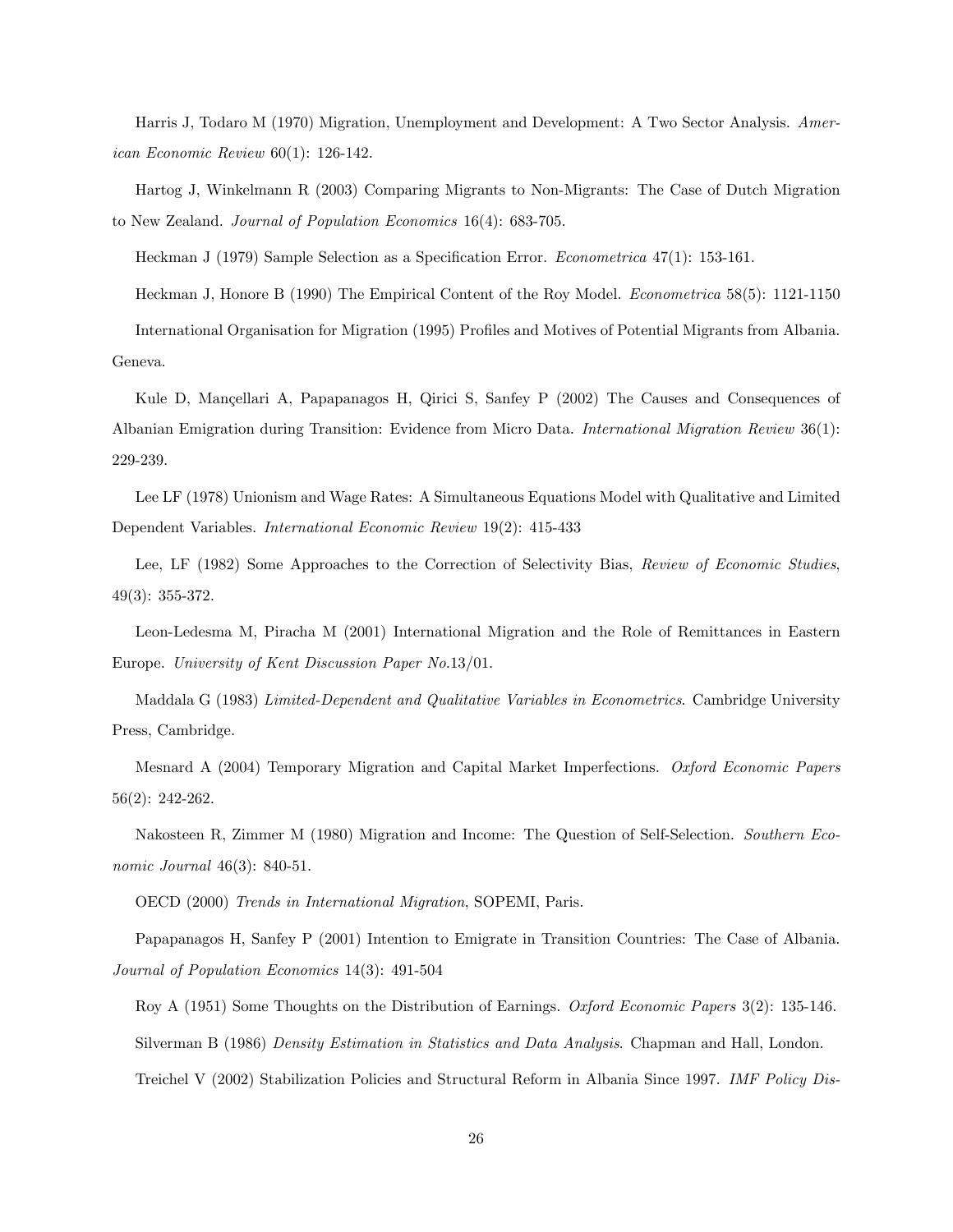cussion Paper 02/2, Washington, D.C.

Van der Gaag J, Vijverberg W (1988) A Switching Regression Model for Wage Determinants in the Public and Private Sectors of a Developing Country. Review of Economics and Stastistics, 70(2): 244-252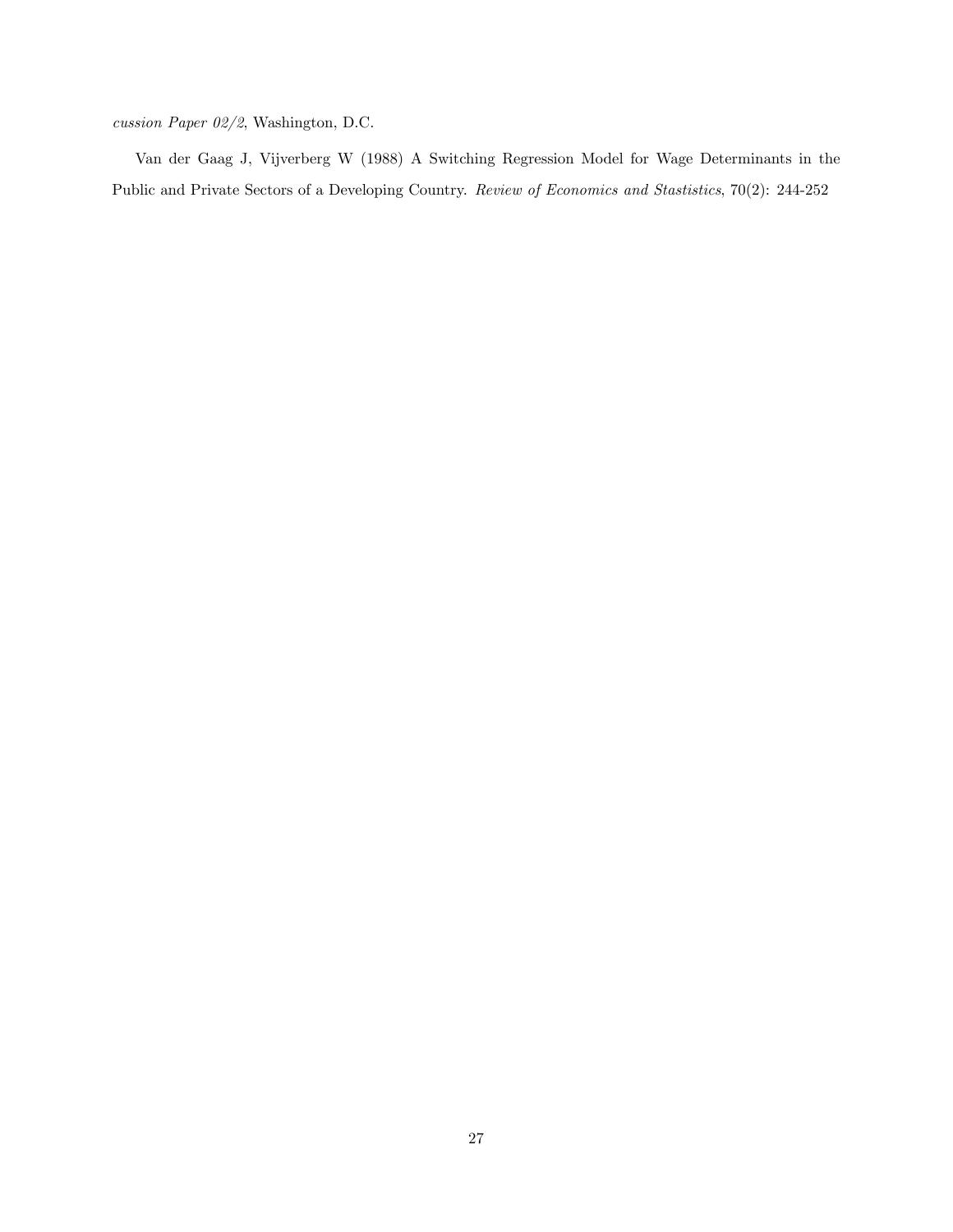## Appendix







Figure A3: Est. prop.scores and weights  $(\theta^2(z))$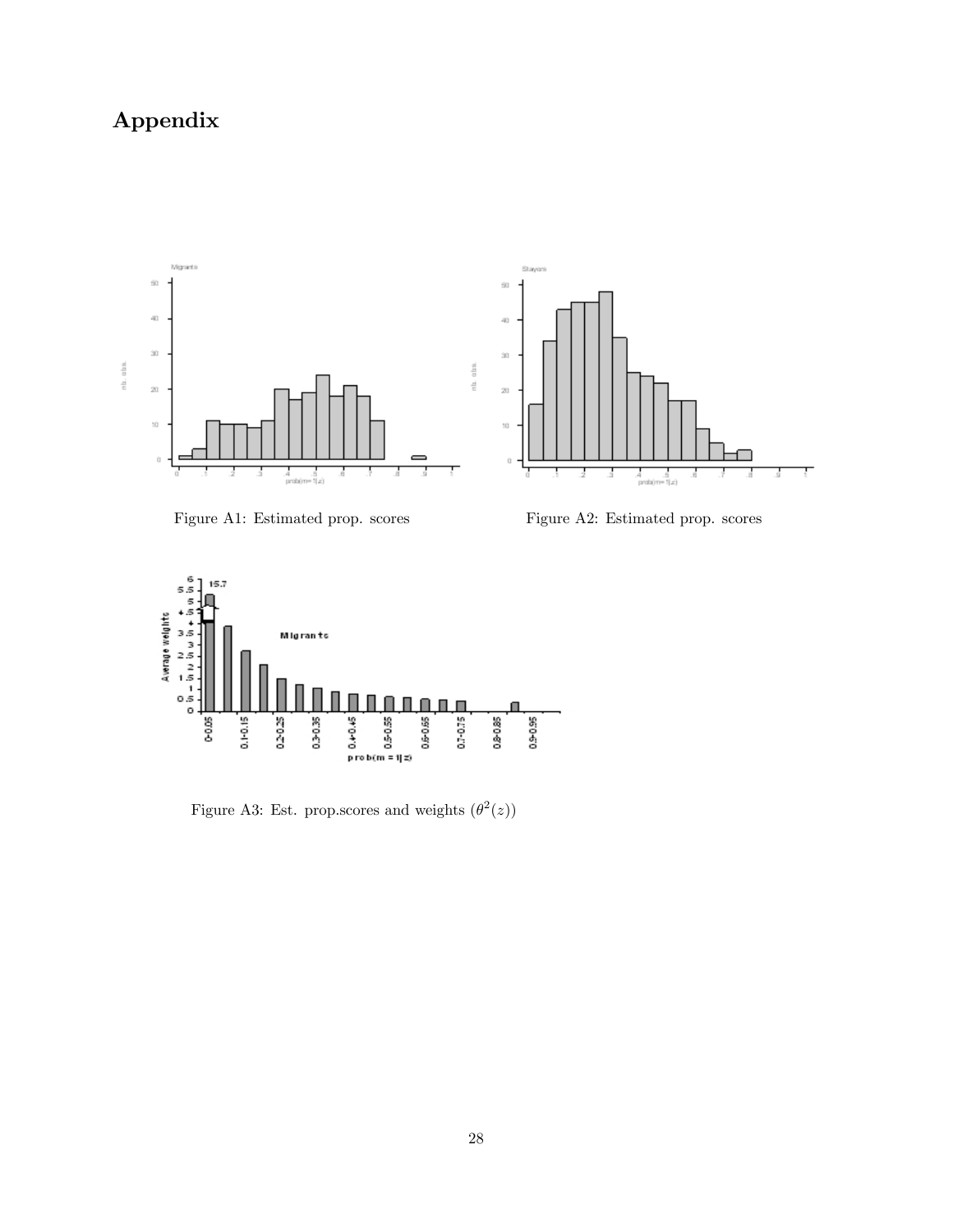

Figure A4: Est. prop. scores and weights  $(\theta^1(z))$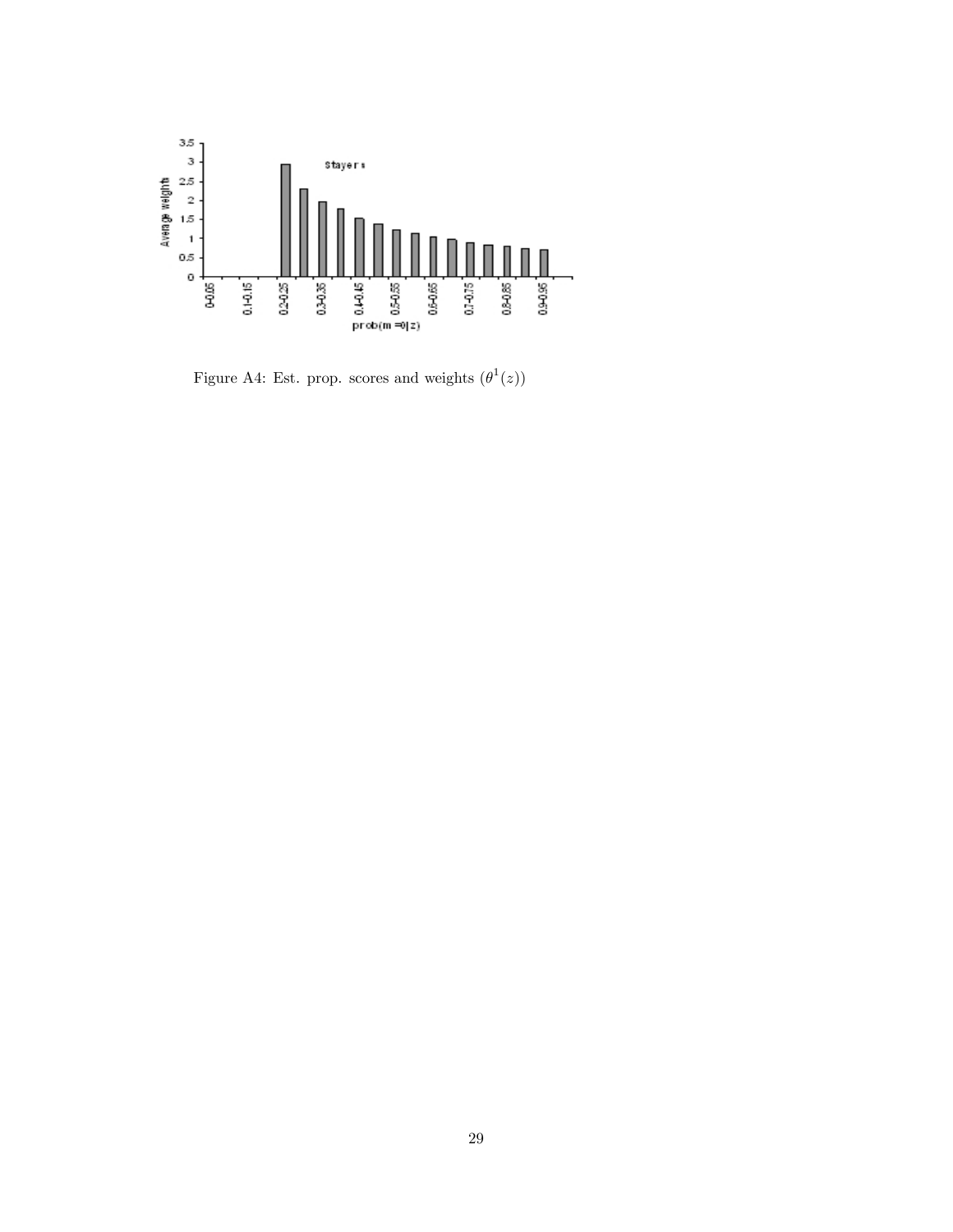| 1500   | Total numbers of interviews                                  |
|--------|--------------------------------------------------------------|
| $-37$  | Not reporting their age                                      |
| $-25$  | Individuals less than 15 or more than 65 years old           |
| $-460$ | Retired, not active, student, unemployed, missing occupation |
| -33    | Not reporting years of education                             |
| $-186$ | Not reporting earned income                                  |
| -71    | Missing or non valid working hours                           |
| - 88   | Migrants returned since less than two months                 |
| - 6    | Hourly wage higher than the 99th percentile                  |
| 594    | 204 return migrants and 390 stayers                          |

Table 2: Migrants, different specification of the wage function, dep. variable: Lw, second selection rule

| Variables               | Coeff.   | St.-Err. | Coeff.   | $St.-Err.$ | Coeff.   | $St.-Err.$ | Coeff.   | $St.-Err.$ |
|-------------------------|----------|----------|----------|------------|----------|------------|----------|------------|
| Constant                | 4.224    | (0.888)  | 4.455    | (0.945)    | 4.477    | (0.969)    | 4.536    | (0.912)    |
| education               | 0.045    | (0.023)  | 0.049    | (0.024)    | 0.050    | (0.024)    | 0.025    | (0.026)    |
| age                     | $-0.018$ | (0.047)  | $-0.018$ | (0.047)    | $-0.006$ | (0.050)    | $-0.030$ | (0.047)    |
| age squ./ $100$         | 0.029    | (0.068)  | 0.034    | (0.063)    | 0.023    | (0.065)    | 0.050    | (0.061)    |
| male                    |          |          | $-0.183$ | (0.251)    | $-0.380$ | (0.372)    | $-0.234$ | (0.345)    |
| married                 |          |          |          |            | $-0.241$ | (0.312)    | $-0.038$ | (0.300)    |
| male <sup>*</sup> marr. |          |          |          |            | 0.180    | (0.319)    | $-0.014$ | (0.304)    |
| Managers                |          |          |          |            |          |            | 0.900    | (0.235)    |
| Lower Man               |          |          |          |            |          |            | 0.571    | (0.238)    |
| Skilled work            |          |          |          |            |          |            | 0.299    | (0.198)    |
| Self-emp.               |          |          |          |            |          |            | 0.691    | (0.188)    |
| Other job               |          |          |          |            |          |            | 0.261    | (0.199)    |
| For.curr.               |          |          |          |            |          |            | 0.686    | (0.239)    |
| Lambda                  | $-0.099$ | (0.182)  | $-0.286$ | (0.316)    | $-0.377$ | (0.344)    | $-0.251$ | (0.319)    |

Table 3: Stayers, different specification of the wage function, dep. variable: Lw, second selection rule

| Variables               | Coeff.   | St.-err. | Coeff.   | St.-err. | Coeff.   | St.-err. | Coeff.   | St.-err. |
|-------------------------|----------|----------|----------|----------|----------|----------|----------|----------|
| Constant                | 2.106    | (0.486)  | 2.129    | (0.512)  | 1.371    | (0.576)  | 1.487    | (0.560)  |
| education               | 0.055    | (0.012)  | 0.054    | (0.013)  | 0.055    | (0.014)  | 0.045    | (0.015)  |
| age                     | 0.067    | (0.023)  | 0.067    | (0.023)  | 0.104    | (0.026)  | 0.089    | (0.025)  |
| age squ./ $100$         | $-0.078$ | (0.029)  | $-0.079$ | (0.030)  | $-0.112$ | (0.031)  | $-0.029$ | (0.031)  |
| male                    |          |          | 0.017    | (0.124)  | $-0.057$ | (0.169)  | $-0.170$ | (0.166)  |
| married                 |          |          |          |          | $-0.243$ | (0.122)  | $-0.293$ | (0.120)  |
| male <sup>*</sup> marr. |          |          |          |          | $-0.058$ | (0.131)  | $-0.031$ | (0.126)  |
| Managers                |          |          |          |          |          |          | 0.676    | (0.129)  |
| Lower Man               |          |          |          |          |          |          | 0.237    | (0.127)  |
| Skilled work            |          |          |          |          |          |          | 0.377    | (0.109)  |
| Self-emp.               |          |          |          |          |          |          | 0.548    | (0.116)  |
| Other job               |          |          |          |          |          |          | 0.322    | (0.112)  |
| For.curr.               |          |          |          |          |          |          | $-0.259$ | (0.267)  |
| Lambda                  | $-0.329$ | 0.124    | $-0.298$ | 0.246    | $-0.543$ | 0.271    | $-0.599$ | (0.265)  |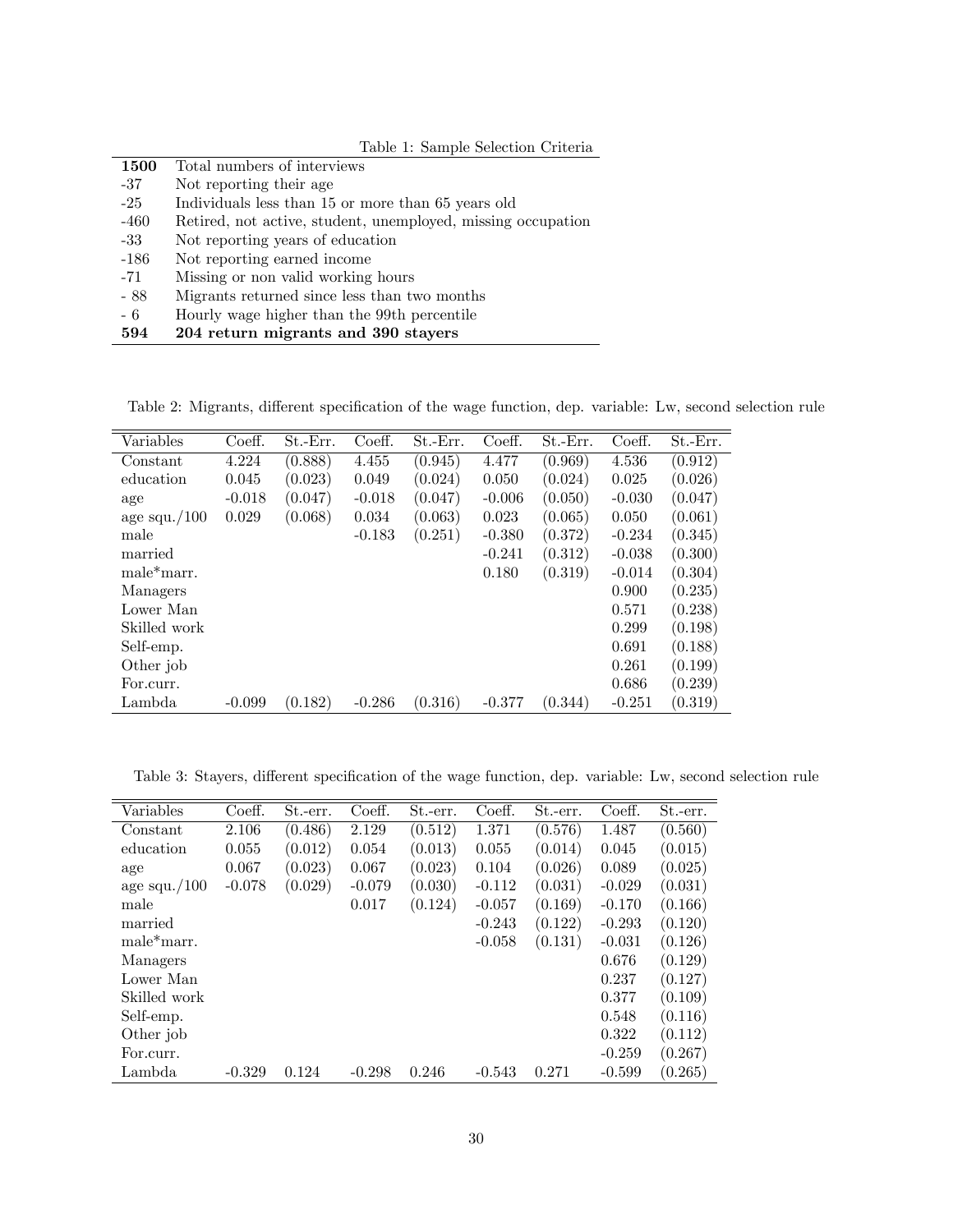| Variables      | Stayers  |         | Migrants |         | Migration |         |
|----------------|----------|---------|----------|---------|-----------|---------|
| Constant       | 1.281    | (0.625) | 4.734    | (0.936) | 0.641     | (0.393) |
| education      | 0.047    | (0.017) | 0.033    | (0.027) | $-0.045$  | (0.024) |
| age            | 0.094    | (0.027) | $-0.028$ | (0.047) | $-0.037$  | (0.007) |
| age squar.     | $-0.001$ | (0.000) | 0.001    | (0.001) |           |         |
| male           | $-0.239$ | (0.193) | $-0.437$ | (0.395) | 1.003     | (0.132) |
| married        | $-0.317$ | (0.133) | $-0.106$ | (0.302) | 0.253     | (0.148) |
| male*married   | $-0.029$ | (0.133) | 0.027    | (0.298) |           |         |
| Occupations:   |          |         |          |         |           |         |
| Managers       | 0.669    | (0.136) | 0.902    | (0.233) |           |         |
| Lower man.     | 0.240    | (0.134) | 0.562    | (0.236) |           |         |
| Skilled worker | 0.367    | (0.114) | 0.301    | (0.197) |           |         |
| Self-employed  | 0.545    | (0.121) | 0.693    | (0.187) |           |         |
| Other paid job | 0.310    | (0.118) | 0.254    | (0.197) |           |         |
|                |          |         |          |         |           |         |
| For. currency  | $-0.230$ | (0.282) | 0.681    | (0.236) |           |         |
| Live in cities |          |         |          |         | 0.247     | (0.119) |
| Live North     |          |         |          |         | $-0.365$  | (0.171) |
| lambda         | $-0.758$ | (0.326) | $-0.497$ | (0.397) |           |         |

Table 4: Endogenous switching model, Lee(1978), first selection rule

Table 5: Endogenous switching model, Lee(1978), second selection rule

| Variables      | Stayers  |         | Migrants |         | Migration |         |
|----------------|----------|---------|----------|---------|-----------|---------|
| Constant       | 1.487    | (0.561) | 4.536    | (0.912) | 0.717     | (0.413) |
| education      | 0.045    | (0.015) | 0.025    | (0.026) | $-0.049$  | (0.024) |
| age            | 0.089    | (0.025) | $-0.030$ | (0.047) | $-0.037$  | (0.007) |
| age squ.       | $-0.001$ | (0.000) | 0.000    | (0.001) |           |         |
| male           | $-0.170$ | (0.167) | $-0.234$ | (0.345) | 0.975     | (0.133) |
| married        | $-0.293$ | (0.120) | $-0.038$ | (0.300) | 0.219     | (0.150) |
| male*married   | $-0.031$ | (0.127) | $-0.014$ | (0.304) |           |         |
| Occupations:   |          |         |          |         |           |         |
| Managers       | 0.676    | (0.130) | 0.900    | (0.235) |           |         |
| Lower man.     | 0.237    | (0.128) | 0.571    | (0.238) |           |         |
| Skilled worker | 0.377    | (0.109) | 0.299    | (0.198) |           |         |
| Self-employed  | 0.548    | (0.117) | 0.691    | (0.188) |           |         |
| Other paid job | 0.322    | (0.113) | 0.261    | (0.199) |           |         |
|                |          |         |          |         |           |         |
| For. currency  | $-0.259$ | (0.267) | 0.686    | (0.239) |           |         |
| Live in cities |          |         |          |         | 0.267     | (0.121) |
| Live North     |          |         |          |         | $-0.421$  | (0.176) |
| Muslim         |          |         |          |         | $-0.126$  | (0.117) |
| Dependents     |          |         |          |         | 0.095     | (0.051) |
| lambda         | $-0.599$ | (0.265) | $-0.251$ | (0.319) |           |         |
|                |          |         |          |         |           |         |